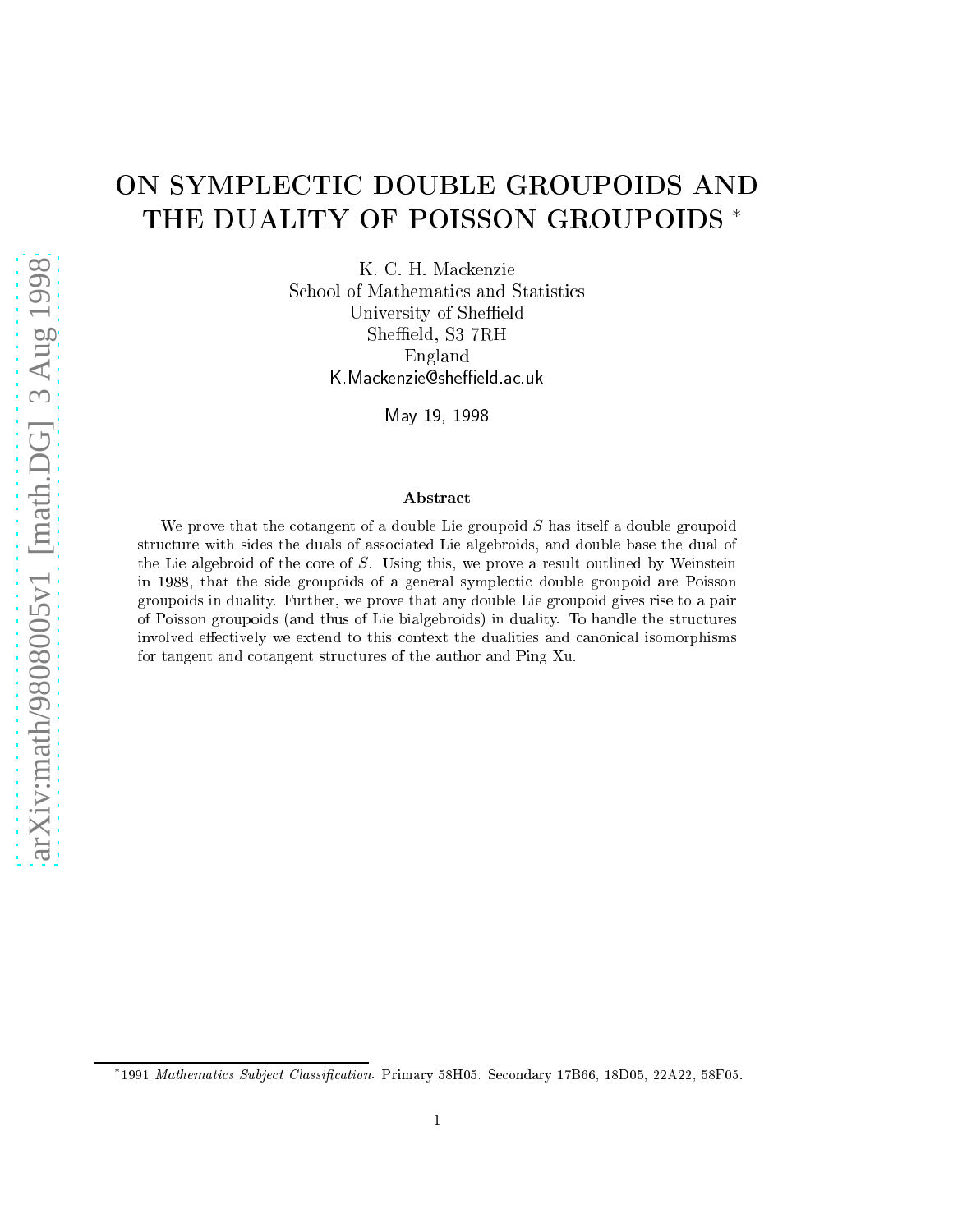In introducing the concept of Poisson groupoid, A. Weinstein [[16,](#page-20-0) §4.5] defined two Poisson groupoids on the same base manifold to be *dual* if the Lie algebroid dual of each is isomorphic to the Lie algebroid of the other, and described a programme for showing that, at least locally, Poisson groupoids in duality arise as the sides of a symplectic double groupoid. In  $[8]$  $[8]$  J.-H. Lu and Weinstein carried out this programme globally for Poisson groups, constructing for a Poisson Lie group  $G$  a symplectic double groupoid whose sides are  $G$  and the dual group  $G^*$ . One purpose of the present paper is to explain for the first time the general process, underlying  $[16, 84.5]$  $[16, 84.5]$  $[16, 84.5]$  $[16, 84.5]$  $[16, 84.5]$  and  $[8]$ , by which a symplectic double groupoid gives rise to a pair of Poisson groupoids in duality.

One would expect such properties of symplectic double groupoids to emerge as a special case of the Lie theory for double groupoids proposed by the author. In fact, whereas the construction of the double Lie algebroid of a double Lie groupoid requires two steps  $[9]$ ,  $[10]$  $[10]$  $[10]$ . only the first is needed in order to understand the duality associated with a symplectic double groupoid. The key is the stru
ture of the otangent of a double Lie groupoid.

The fundamental example of an ordinary symple
ti groupoid is the otangent groupoid  $T^*G \Longrightarrow \mathfrak{g}^*$  of a Lie group and, more generally, the cotangent groupoid  $T^*G \Longrightarrow A^*G$  of any Lie groupoid  $G \longrightarrow M$  [\[3](#page-20-0)]. At the same time this groupoid, as a Lie groupoid, provides a simple characterization of compatible Poisson structures on G: a Poisson structure  $\pi^{\#}: T^*G \to TG$ makes  $G$  a Poisson groupoid if and only if  $\pi^\#$  is a morphism from  $T^*G \Longrightarrow$   $A^*G$  to  $TG \Longrightarrow TM$  $[1], [12, 8.1].$  $[1], [12, 8.1].$  $[1], [12, 8.1].$  $[1], [12, 8.1].$ 

In  $\S1$  $\S1$  of the present paper we define a corresponding double structure on the cotangent of any double Lie groupoid  $(S; H, V; M)$ . Here the side structures are  $A_V^*S$  and  $A_H^*S$ , the duals of the Lie algebroids of the two groupoid structures on S. Using the duality theory for double structures of J. Pradines [\[14](#page-20-0)], and the notion of core for double groupoids introduced by R. Brown and the author [[2](#page-20-0)], each of these is itself a groupoid over  $A<sup>*</sup>C$ , where C is the core of  $S$ .

This result has two immediate consequences in  $\S2$ . It allows us to handle symplectic double groupoids  $S$ , and more generally Poisson double groupoids, in terms of the structure on  $T^*S$ : we prove ([2.9\)](#page-9-0) by diagrammatic methods that the side groupoids of a symplectic double groupoid are Poisson groupoids in duality and that the ore of the double groupoid provides a symplectic realization of the double base. Secondly, for any double Lie groupoid  $S$ we can take  $T^*S$  itself as a symplectic double groupoid and it follows that the Lie algebroid duals  $A_V^*S$  and  $A_H^*S$  are themselves Poisson groupoids in duality [\(2.12](#page-10-0)). We will show in [[11](#page-20-0)] that this result is of crucial importance in understanding general double Lie algebroids.

In §[3](#page-10-0) we are ultimately concerned to extend the known duality between Lie algebroids and Poisson vector bundles [4] to  $\mathcal{LA}$ -groupoids and what we call  $\mathcal{PVB}$ -groupoids. This unexpectedly difficult result  $(3.14)$  $(3.14)$  is needed in [2.4.](#page-7-0) To work with a Poisson structure on a  $VB$ -groupoid requires the cotangent of the  $VB$ -groupoid and this has a triple structure which is not straightforward. To handle this we extend to general  $\mathcal{VB}$ -groupoids the dualities and canonical isomorphisms associated with the tangent and cotangent structures of a Lie groupoid which were introduced by the author and Ping Xu in  $|12|$  and  $|13|$ . In the process we obtain [\(3.9](#page-16-0)) a on
rete des
ription of the duality between the two bialgebroids of a double Lie groupoid; this will be important in  $[11]$  $[11]$ .

An early version of the material of this paper was presented at the Groupoidfest at Berkeley in 1997. I am grateful to Alan Weinstein and Ping Xu for omments there, and to Johannes Huebschmann for conversations at the December 1997 Workshop at Warwick.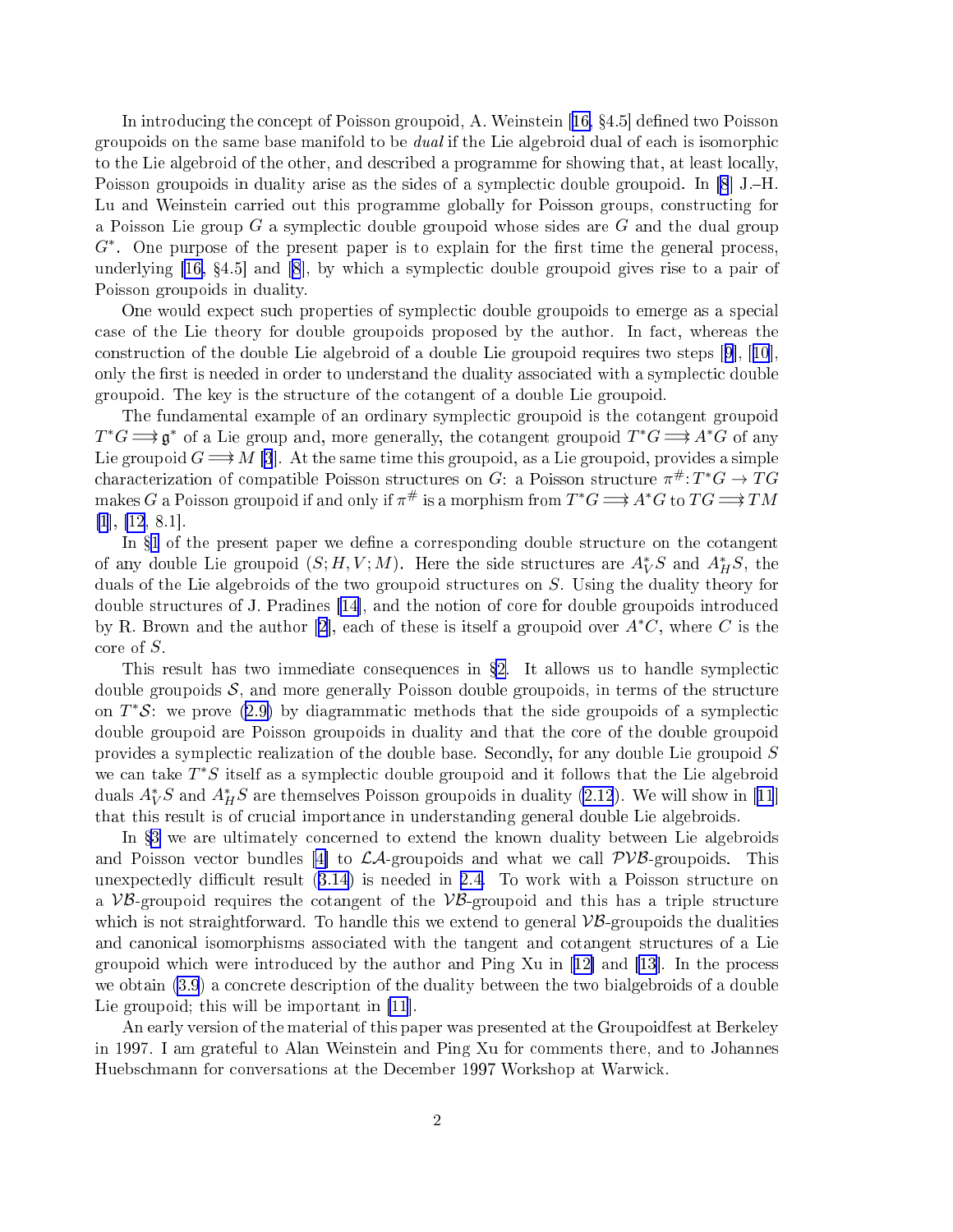#### <span id="page-2-0"></span>1 THE COTANGENT DOUBLE GROUPOID

We begin by recalling the notion of dual for  $VB$ -groupoids due to Pradines [14]. A  $VB$ -groupoid  $(\Omega; G, A; M)$  (see also [[9](#page-20-0), §4]) is a double Lie groupoid in which two opposite structures are vector bundles;

$$
\begin{array}{ccc}\n\Omega & \xrightarrow{\widetilde{q}} & G \\
\widetilde{\alpha}, \widetilde{\beta} & \Big\downarrow & & \Big\downarrow & \alpha, \beta \\
A & \xrightarrow{q} & M,\n\end{array} \tag{1}
$$

that is,  $\Omega$  is a vector bundle over G, which is a Lie groupoid over M, and  $\Omega$  is also a Lie groupoid over A, which is a vector bundle over  $M$ , subject to the condition that the structure maps of the groupoid stru
ture (sour
e, target, identity, multipli
ation, inversion) are ve
tor bundle morphisms, and the "double source map"  $(\tilde{q}, \tilde{\alpha})$ :  $\Omega \to G \underset{M}{\times} A$  is a surjective submersion.

The core  $K = \{ \xi \in \Omega \mid \tilde{\alpha}(\xi) = 0_m, \ \tilde{q}(\xi) = 1_m, \ \exists m \in M \}$  of  $\Omega$  is then a vector bundle over M under the restriction of the vector bundle operations on  $\Omega$ . (Here one can also regard  $\Omega$  as an  $\mathcal{L}A$ -groupoid, as in [\[9,](#page-20-0) §5], in which both Lie algebroid structures are zero.)

Let  $\Omega^*$  be the dual of  $\Omega$  as a vector bundle over  $G$ . Define a groupoid structure on  $\Omega^*$ with base  $K^*$  as follows. Take  $\Phi \in \Omega_g^*$  where  $g \in G_m^n$ . Then the source and target of  $\Phi$  in  $K_m^*$  and  $K_n^*$  respectively are

$$
\langle \widetilde{\alpha}_*(\Phi), k \rangle = \langle \Phi, -\widetilde{0}_g k^{-1} \rangle, \quad k \in K_m, \qquad \langle \widetilde{\beta}_*(\Phi), k \rangle = \langle \Phi, k \widetilde{0}_g \rangle, \quad k \in K_n. \tag{2}
$$

For the composition, take  $\Psi \in \Omega^*_h$  with  $\widetilde{\alpha}_*(\Psi) = \widetilde{\beta}_*(\Phi)$ . Any element of  $\Omega_{hg}$  can be written as a product  $\eta \xi$  where  $\eta \in \Omega_h$  and  $\xi \in \Omega_q$ . Now the compatibility condition on  $\Psi$  and  $\Phi$  ensures that

$$
\langle \Psi \Phi, \eta \xi \rangle = \langle \Psi, \eta \rangle + \langle \Phi, \xi \rangle \tag{3}
$$

is well defined. The identity element of  $\Omega^*$  at  $\theta \in K_m^*$  is  $\widetilde{1}_{\theta} \in \Omega_{1_m}^*$  defined by

$$
\langle \widetilde{1}_{\theta}, \widetilde{1}_X + k \rangle = \langle \theta, k \rangle, \tag{4}
$$

where any element of  $\Omega_{1_m}$  can be written as  $\widetilde{1}_X + k$  for some  $X \in A_m$  and  $k \in K_m$ .

It is straightforward to check that  $(\Omega^*; G, K^*; M)$  is a  $\mathcal{VB}$ -groupoid, the *dual*  $\mathcal{VB}\text{-}groupoid$ to  $\Omega$ . The core of  $\Omega^*$  is the vector bundle  $A^* \to M$ , with the core element corresponding to  $\varphi \in A_m^*$  being  $\overline{\varphi} \in \Omega^*_{1_m}$  defined by

$$
\langle \overline{\varphi}, \widetilde{1}_X + k \rangle = \langle \varphi, X + \partial_A(k) \rangle \tag{5}
$$

for  $X \in A_m$ ,  $k \in K_m$ . Here  $\partial_A: K \to A$  is the restriction of  $\tilde{\beta}: \Omega \to A$ ; it is a vector bundle morphism over  $M$  (see [\[9,](#page-20-0) §5]).

Note that the dual of  $\Omega^*$  identifies canonically with  $\Omega$  as a  $\mathcal{VB}$ -groupoid, the signs in (2) cancelling. The  $\partial$  map  $A^* \to K^*$  for  $\Omega^*$  is  $\partial_A^*$ .

Now consider a morphism of  $\mathcal{VB}$ -groupoids which preserves the lower groupoids:

 $(F; \mathrm{id}_G, f; \mathrm{id}_M) : (\Omega; G, A, M) \to (\Omega'; G, A'; M)$ 

and denote the core morphism  $K \to K'$  by  $f_K$ . The proof of the following result is simple.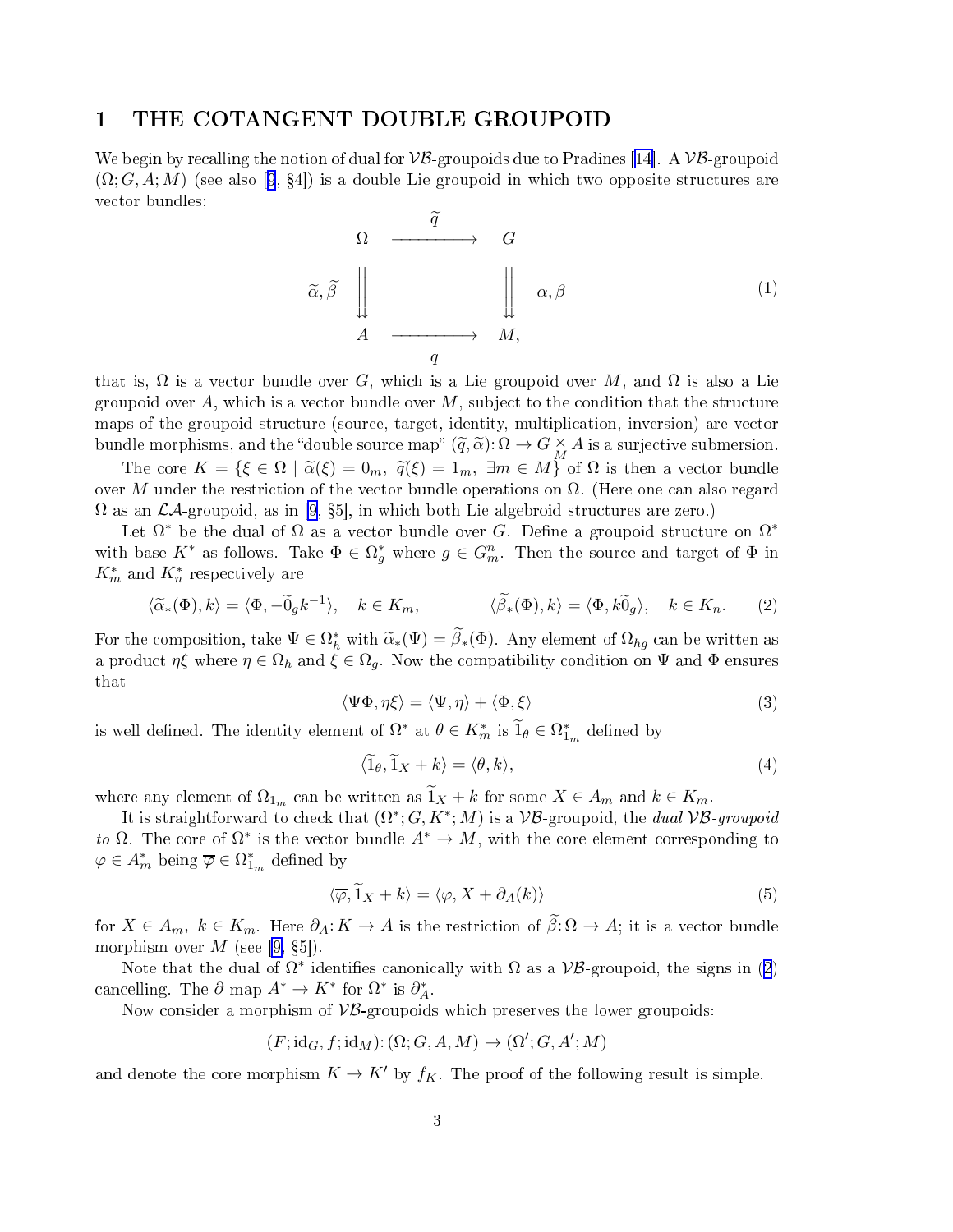<span id="page-3-0"></span>**Proposition 1.1** The dual morphism  $F^* \colon \Omega'^* \to \Omega^*$  is a morphism of the dual VB-groupoids, with base map  $f_K^*: K'^* \to K^*$  and core morphism  $f^*: A'^* \to A^*$ .

The two basic examples are the tangent and the cotangent  $\mathcal{VB}$ -groupoids of a Lie groupoid. For any Lie groupoid  $G \implies M$ , the tangent groupoid has a  $\mathcal{VB}$ -groupoid structure  $(TG; G, TM; M)$  with core  $AG \to M$ . The map  $\partial: AG \to TM$  is the anchor a of AG.

Taking the dual gives the *cotangent groupoid*  $(T^*G; G, A^*G; M)$  of [[3](#page-20-0)] or [\[14](#page-20-0)]. Here the source and target maps are given for  $\Phi \in T_g^*G$  by

$$
\widetilde{\alpha}(\Phi)(X) = \Phi(T(L_g)(X - T(1)(a(X))), \qquad \widetilde{\beta}(\Phi)(Y) = \Phi(T(R_g)(Y)), \tag{6}
$$

where  $X \in A_{\alpha g}G$ ,  $Y \in A_{\beta g}G$ ; thus  $\widetilde{\alpha}(\Phi) \in A_{\alpha g}^*G$  and  $\widetilde{\beta}(\Phi) \in A_{\beta g}^*G$ . Here  $L_g$  and  $R_g$  are the left and right translations in G. If  $\Psi \in T_h^*G$  and  $\tilde{\alpha}(\Psi) = \tilde{\beta}(\Phi)$  then  $\alpha h = \beta g$  and we define  $\Psi \Phi \in T^*_{hg}G$  by

$$
(\Psi \Phi)(Y \bullet X) = \Psi(Y) + \Phi(X), \qquad Y \in T_h G, \ X \in T_g G. \tag{7}
$$

If  $\varphi \in A_m^*G$ , then the identity element over  $\varphi$  is  $\widetilde{1}_{\varphi} \in T_{1_m}^*G$  defined by  $\widetilde{1}_{\varphi}(T(1)(x) + X) =$  $\varphi(X)$  for  $X \in A_m G$ ,  $x \in T_m(M)$ . The core is  $T^*M$ , where  $\omega \in T_m^*(M)$  defines the core element  $\overline{\omega} \in T^*_{1_m}G$  given by  $\overline{\omega}(T(1)(x) + \overline{X}) = \omega(x + a(X))$  for  $x \in T_m(M)$ ,  $X \in A_mG$ . Lastly, the map  $\partial: T^*M \to A^*G$  is  $a^*$ . This is precisely the cotangent structure as used in  $[12, §7]$  $[12, §7]$ .

**Example 1.2** If now  $G \Longrightarrow M$  is a Poisson groupoid, the Poisson tensor  $\pi_G^{\#}$  $_{G}^{\#}:T^{\ast}G\rightarrow TG$  is a morphism of VB-groupoids with respect to the base maps  $\mathrm{id}_G$  and  $a_*: A^*\check{G} \to TM$  (see [[1](#page-20-0)] or [[12,](#page-20-0) 8.1]). It now follows from [1.1](#page-2-0) and from the skewsymmetry of  $\pi_G^{\#}$  $G$ , that the core map of  $\pi_G^{\#}$  $#_G$  is  $-a_*^*$ .

We turn now to the double cotangent groupoid. Consider a double Lie groupoid  $(S; H, V; M)$ as defined in [\[9,](#page-20-0) §2]. Thus S has two Lie groupoid structures, a *horizontal structure* with base V, and a vertical structure with base H, where both V and H are Lie groupoids on base M. such that the structure maps of each groupoid structure on  $S$  are morphisms with respect to the other. We display  $(S; H, V; M)$  and a typical element as in Figure 1. It is further assumed that the double source map  $(\widetilde{\alpha}_V, \widetilde{\alpha}_H) : S \to H \underset{M}{\times} V$  is a surjective submersion.

$$
\begin{array}{ccc}\nS & \xrightarrow{\widetilde{\alpha}_{H}, \widetilde{\beta}_{H}} & V \\
\widetilde{\alpha}_{V}, \widetilde{\beta}_{V} & \Big\downarrow & \Big\downarrow & \alpha_{V}, \beta_{V} & \widetilde{\beta}_{H}(s) & \Big\downarrow^{S} & \widetilde{\alpha}_{H}(s) \\
H & \xrightarrow{\alpha_{H}, \beta_{H}} & M & \Big\downarrow^{\widetilde{\alpha}_{V}(s)} & \Big\downarrow^{\widetilde{\alpha}_{V}(s)}\n\end{array}
$$

Figure 1: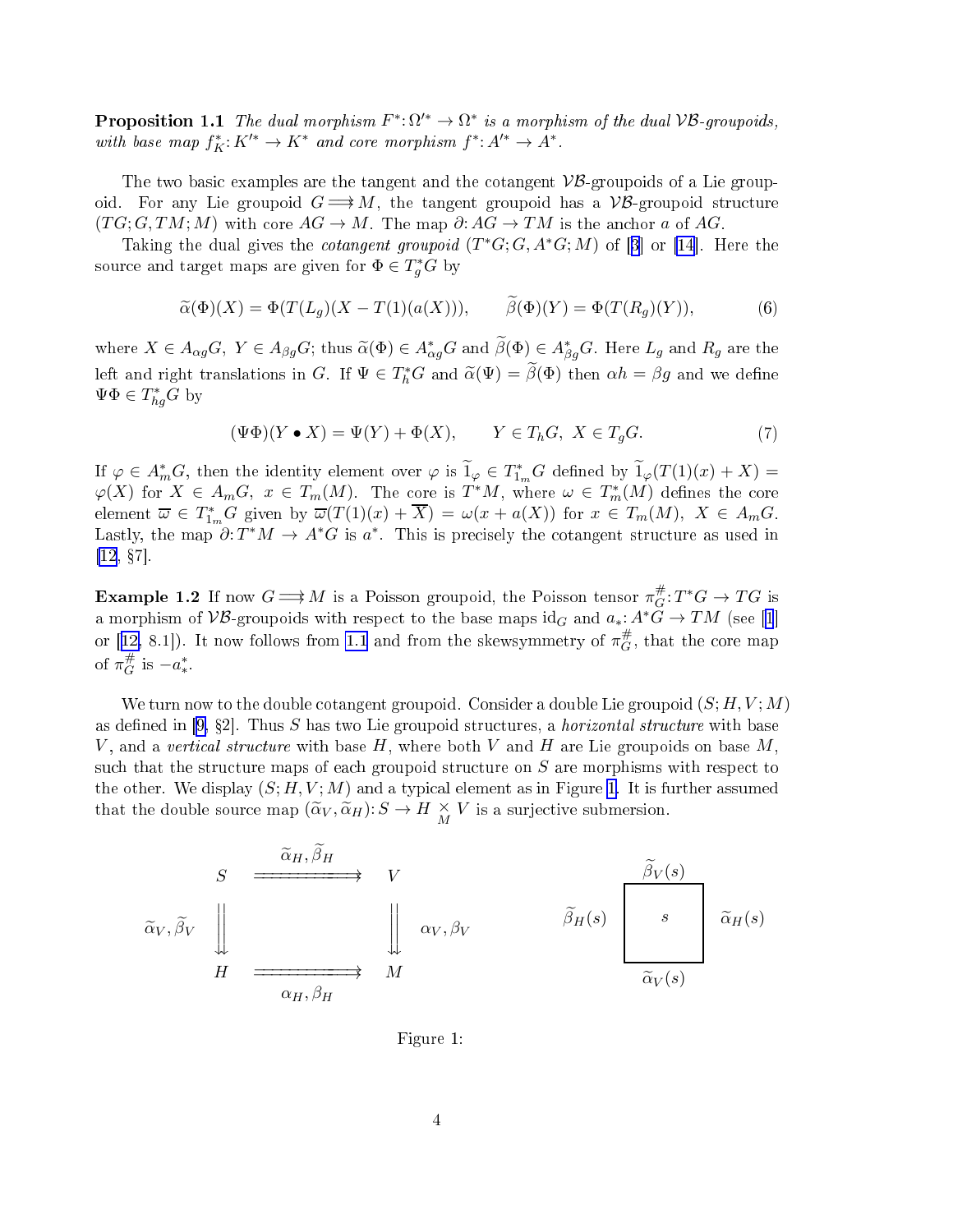<span id="page-4-0"></span>The core C of S is the manifold of elements  $c \in S$  with  $\widetilde{\alpha}_H(c) = \widetilde{1}_m^V$ ,  $\widetilde{\alpha}_V(c) = \widetilde{1}_m^H$  for some  $m \in M$ . The core has a groupoid structure over M with source  $\alpha_C(c) = \alpha_V(\widetilde{\alpha}_H(c))$ , target  $\beta_C(c) = \beta_V(\beta_H(c))$ , and composition

$$
c'\mathop{\boxtimes} c=(c'\mathop{\mathrm{I\!I}}\nolimits\widetilde 1_{h_2}^V)\mathop{\boxtimes} c=(c'\mathop{\boxtimes}\nolimits\widetilde 1_{v_2}^H)\mathop{\mathrm{I\!I}\nolimits} c
$$

where  $v_2 = \tilde{\beta}_H(c)$ ,  $h_2 = \tilde{\beta}_V(c)$ . The identity of C at  $m \in M$  is  $1_m^C = 1_m^2$  and the inverse of  $c \in C$  is

$$
c^{-1(C)} = c^{-1(H)} \boxminus \widetilde{1}_{v^{-1}}^H = c^{-1(V)} \boxplus \widetilde{1}_{h^{-1}}^V, \tag{8}
$$

where  $v = \beta_H(c)$  and  $h = \beta_V(c)$ . With this structure the maps  $\partial_H : C \to H$ ,  $c \mapsto \beta_V(c)$  and  $\partial_V \colon C \to V, \ c \mapsto \widetilde{\beta}_H(c)$  are morphisms over M. See [[2,](#page-20-0) §2] or [[9](#page-20-0), §2, p.197].

Applying the Lie functor to the vertical structure  $S \Longrightarrow H$  yields a Lie algebroid  $A_V S \rightarrow$ H; because the Lie functor preserves pullbacks, the horizontal groupoid  $S \Longrightarrow V$  prolongs to a groupoid structure  $A_V S \longrightarrow AV$ . These two structures, shown in Figure 2(a), together constitute what we called in [[9](#page-20-0),  $\S 4$ ] an  $\mathcal{LA}$ -groupoid. Similarly we can take the horizontal Lie algebroid  $A_H S \to V$ ; it is a groupoid over AH as in Figure 2(b). An  $\mathcal{LA}\text{-}groupoid$  is a



 $VB$ -groupoid as in [\(1\)](#page-2-0) in which both  $\Omega \to G$  and  $A \to M$  have Lie algebroid structures and each of the groupoid structure maps is a Lie algebroid morphism. Each  $k \in \Gamma K$  induces a section  $\overline{k} \in \Gamma_G \Omega$  where  $\overline{k}(g) = k(\beta g) \overline{0}_g$ ; define a bracket on  $\Gamma K$  by  $[\overline{k}, \overline{\ell}] = [k, \ell]$ . Then K is a Lie algebroid on M with anchor  $a_K = a \circ \partial_A$ , and both  $\partial_A$  and the restriction  $\partial_{AG}$  of the anchor  $\tilde{a}: \Omega \to TG$  to  $K \to AG$ , are Lie algebroid morphisms. In particular  $a_K = a_{AG} \circ \partial_{AG}$ also. See  $[9, §5]$  $[9, §5]$ .

We quote the following result from  $[10, 1.6]$  $[10, 1.6]$  $[10, 1.6]$ .

**Theorem 1.3** Let  $(S; H, V; M)$  be a double Lie groupoid with core groupoid C. Then AC, the Lie algebroid of  $C$ , is canonically isomorphic to both the core Lie algebroid of the  $\mathcal{LA}$ -groupoid  $A_V S$  and the core Lie algebroid of the  $\mathcal{LA}$ -groupoid  $A_H S$ .

The two groupoid structures on S give rise to two cotangent groupoid structures on  $T^*S$ , one over  $A_H^*S$  and one over  $A_V^*S$ . In turn, since both  $A_HS$  and  $A_VS$  are  ${\mathcal{VB}}$ -groupoids with core  $AC$ , the duals  $A_H^*S$  and  $A_V^*S$  both have groupoid structures on base  $A^*C$ .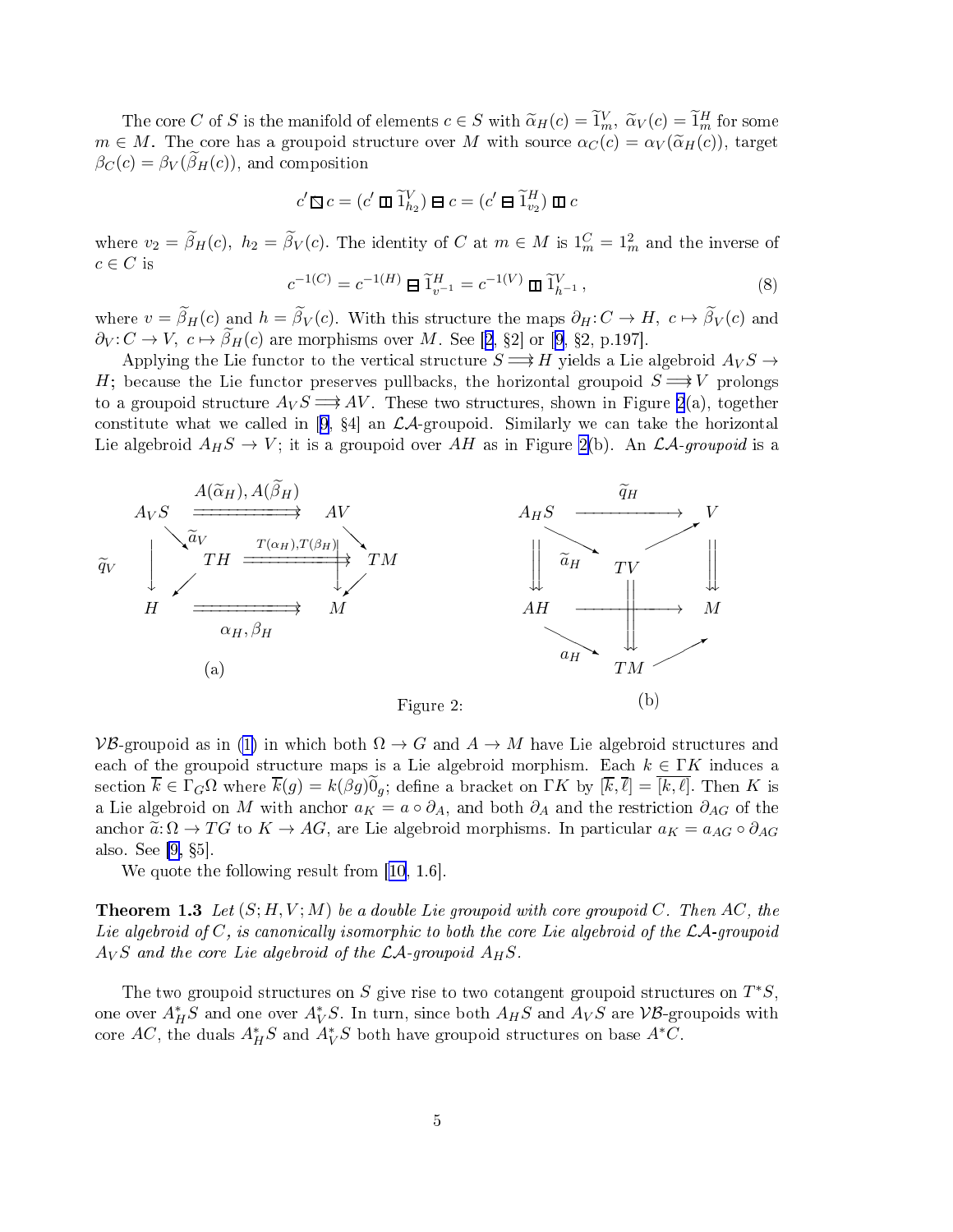Theorem 1.4 With the structures just described,  $T^*S$  is a double Lie groupoid

$$
T^*S \xrightarrow{\widetilde{\alpha}_{*H}, \beta_{*H}} A_H^*S
$$
  
\n
$$
\widetilde{\alpha}_{*V}, \widetilde{\beta}_{*V} \xrightarrow{\downarrow} \qquad \qquad \downarrow \qquad \qquad \downarrow \qquad \qquad \alpha_{*V}, \beta_{*V}
$$
  
\n
$$
A_V^*S \xrightarrow{\alpha_{*H}, \beta_{*H}} A^*C
$$
  
\n(9)

We omit the proof of this, in favour of the proof of the following theorem. The proof of [1.4](#page-4-0) is a long but straightforward verification, using the groupoid structures defined in  $(2)$  $(2)$ — $(4)$  $(4)$  $(4)$ on the side groupoids and, on  $T^*S$ , the cotangent groupoid structures [\(6](#page-3-0)).

The following theorem is somewhat surprising, in that the otangent behaves as if it were ovariant.

**Theorem 1.5** The core groupoid of  $(9)$  is naturally isomorphic with the cotangent groupoid  $T^*C \Longrightarrow A^*C$  of the core of S.

PROOF. Define a map  $E: T_C S \to TC$  which sends each vector tangent to S at a point of the core, to a vector at the same point tangent to the core itself. Take  $c \in C$  with  $v = \partial_V(c)$ ,  $h =$  $\partial_H(c)$ , where  $v \in V_m$ ,  $h \in H_m$ . Represent an element  $\xi \in T_cS$  as



where  $X = T(\widetilde{\alpha}_H)(\xi) \in T_{1^V_m}V, \ x = T(\beta_V)(X) = T(\alpha_H)(W) \in T_mM,$  et cetera, and define

$$
E(\xi) = \xi - T(L_c^V)T(\tilde{1}^H)(X - T(1^V)(x)) - T(L_c^H)T(\tilde{1}^V)(Y - T(1^H)(z)),
$$
 (10)

where  $L_c^V$  and  $L_c^H$  denote left translation in the two groupoid structures on S.

Take  $\sigma \in T_c^*C$  and define  $\Sigma \in T_c^*S$  by  $\Sigma(\xi) = \sigma(E(\xi))$ ,  $\xi \in T_cS$ . We must show that  $\Sigma$ is a core element. Denote  $\widetilde{\alpha}_{*V}(\Sigma) \in A_V^* S|_{1^H_m}$  by  $\rho$ , and  $\alpha_{*H}(\rho) \in A_m^* C$  by  $\theta$ . Then for all  $k \in A_m C$ ,

$$
\langle \theta, k \rangle = -\rho(T(\widetilde{\iota}_H)(k)) = \Sigma(T(L_c^V)T(\widetilde{\iota}_V)T(\widetilde{\iota}_H)(k))
$$

where  $\widetilde{\iota}_H$  and  $\widetilde{\iota}_V$  are the two inversions in S.

We first prove that  $\rho = 1_{\theta}^{*V}$ . Take any  $\xi = A(\widetilde{1}^H)(X) + k \in A_V S|_{1^H_m}$  where  $X \in A_mV$ ,  $k \in$  $A_mC$ . Then  $1_\theta^{*V}(\xi) = \langle \theta, k \rangle$  and  $\rho(\xi) = -\Sigma(T(L_c^V)T(\tilde{\iota}_V)(\xi))$ . Now although it is natural to consider k as an element of  $A_V S$  in this context, it may also be regarded as an element of  $A_H S$  and we then get

$$
T(\widetilde{\iota}_H)(k) = T(\widetilde{1}^H)(Z) - k
$$

where  $Z = \partial_{AV}(k)$ . Next, applying E to  $T(L_{\mathcal{L},\mathcal{I}}^V)T(\tilde{\iota}_V)T(\tilde{\iota}^H)(Z)$ , or equally with X in place of Z, gives  $0 \in T_cC$ , where we use  $\tilde{\iota}_V \circ \tilde{1}^H = \tilde{1}^H \circ \iota_V$ . Putting these together, the equation for  $\rho$  follows.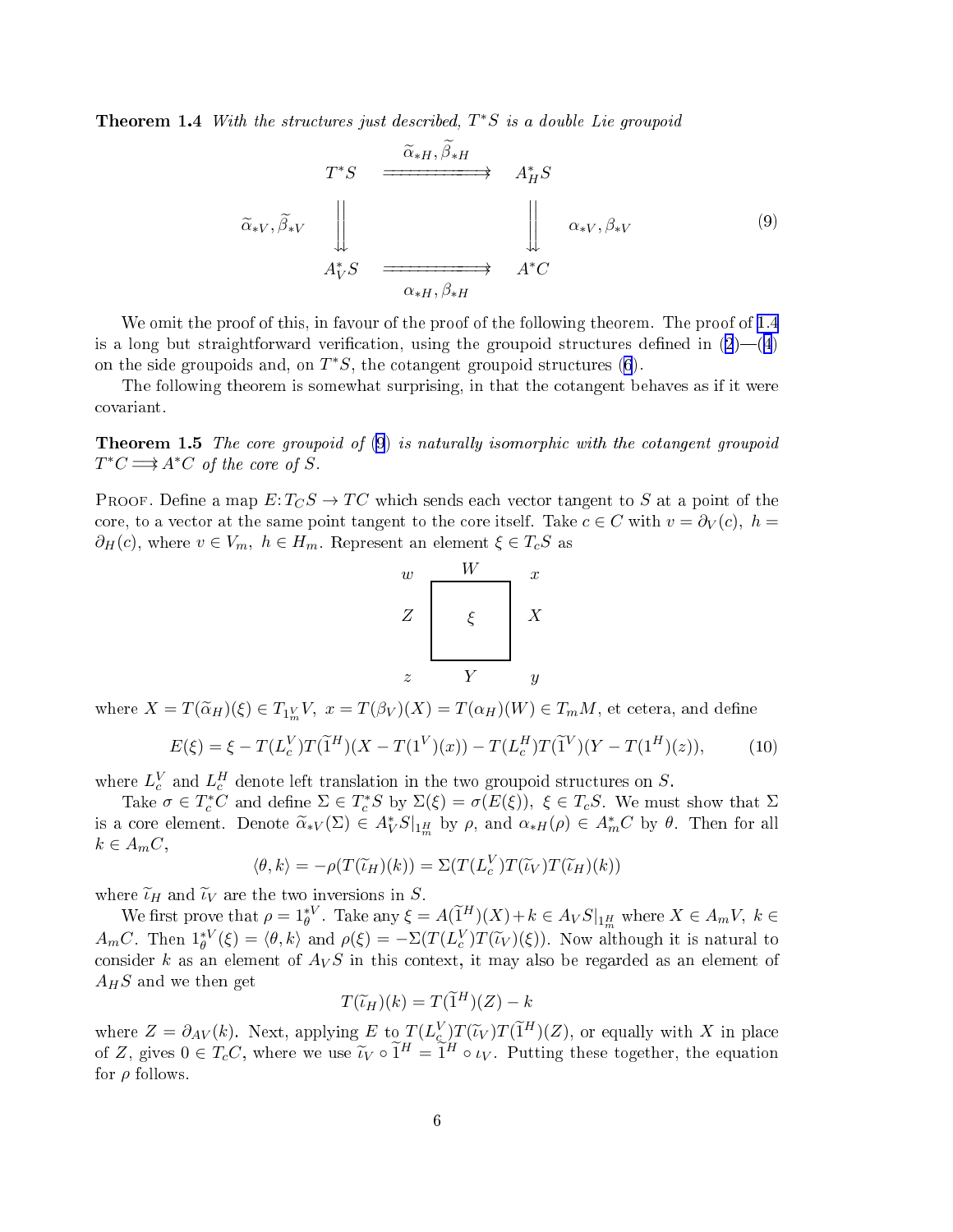<span id="page-6-0"></span>We must also prove that  $\theta \in A_m^*C$  is the source of  $\sigma$  with respect to  $T^*C \Longrightarrow A^*C$ . For  $k \in A_m C$  the above shows that

$$
\langle \theta, k \rangle = -\Sigma (T(L_c^V) T(\widetilde{\iota}_V)(k)).
$$

Calculating  $E$  of the argument on the right hand side, we obtain

$$
T(L_c^V)T(\widetilde{\iota}_V)(k) + T(L_c^H)T(\widetilde{1}^V)(T(1^H)(a_HW) - W), \tag{11}
$$

where  $W = \partial_{AH}(k)$ . Write  $k = \frac{d}{dt} c_t \big|_0$  where the curve  $c_t$  in C is of the form

$$
v_t \begin{array}{|c|c|} \hline h_t \\ & \\ c_t & \\ 1_m^W \\ & \\ & \\ 1_m^H \\ \hline \end{array} \qquad \qquad \begin{array}{|c|c|} \hline h_t \\ & \\ 1_m^V \\ & \\ 1_m^H \\ \hline \end{array}
$$

Then the first term in (11) is  $\frac{d}{dt} c \mathbf{B} c_t^{-1(V)}$ t  $\Big|_0$ and the second is  $\frac{d}{dt}c\mathbf{D}\widetilde{1}_{h}^{V}$  $h_t^{-1}$  $\Big|_0$ . The sum is therefore the derivative of the product shown in Figure 3, and in terms of the multiplication  $\Box$  and



Figure 3:

the inversion  $c \mapsto c^{-1(C)}$  in  $C \Longrightarrow M$ , this product is  $c \mathbb{Q} c_t^{-1(C)}$  $t$  (see (6)). The derivative is therefore  $T(L_c^C)T(\iota_C)(k)$  and so we have  $\langle \theta, k \rangle = \langle \alpha_{*C}(\sigma), k \rangle$ .

The proof that  $\tilde{\alpha}_{*H}(\Sigma) = 1_{\theta}^{*H}$  now follows in the same way. One likewise checks that  $\beta_{*C}(\sigma) = \beta_{*H}(\beta_{*V}(\Sigma))$  and that the multiplications correspond.

This proves that  $\sigma \mapsto \Sigma$  is an isomorphism into the core of  $T^*S$ . We leave the reader to check that the image is the whole of  $T^*C$ .

In point of fact,  $T^*S$  is a triple structure, each of its four spaces being also a vector bundle over the corresponding space of  $(S; H, V; M)$ , and all the groupoid structure maps being vector bundle morphisms. We will return to this in §2.

## 2 SYMPLECTIC DOUBLE GROUPOIDS AND POISSON DOU-BLE GROUPOIDS

As with ordinary groupoids, it is actually easier to study symplectic structures by specializing from the Poisson ase. In what follows we will repeatedly use the following simple result.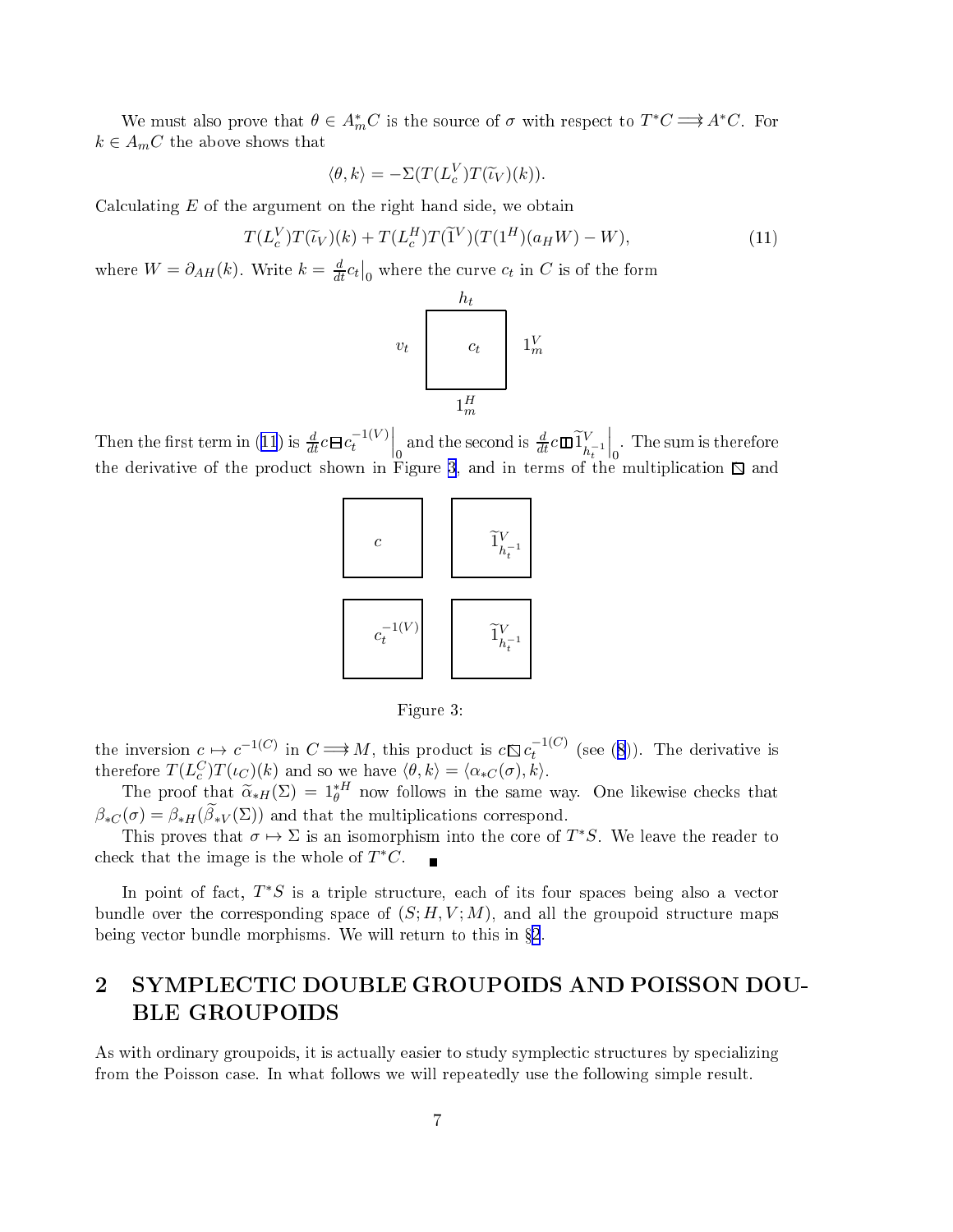- <span id="page-7-0"></span>**Proposition 2.1** (i). Let  $(\varphi; \varphi_H, \varphi_V; \varphi_M) : (S; H, V; M) \to (S'; H', V'; M')$  be a morphism of double groupoids with core morphism  $\varphi_C: C \to C'$ . Then  $\partial'_H \circ \varphi_C = \varphi_H \circ \partial_H$  and  $\partial'_V \circ \varphi_C = \varphi_V \circ \partial_V$ .
- (ii). Let  $(\varphi; \varphi_G, \varphi_A; \varphi_M) : (\Omega; G, A; M) \to (\Omega'; G', A'; M')$  be a morphism of  $\mathcal{LA}\text{-groupoids}$ with core Lie algebroid morphism  $\varphi_K: K \to K'$ . Then  $\partial'_{AG} \circ \varphi_K = A(\varphi_G) \circ \partial_{AG}$  and  $\partial'_A \circ \varphi_K = \varphi_A \circ \partial_A$ .

**Definition 2.2** A Poisson double groupoid is a *double Lie groupoid*  $(S; \mathcal{H}, \mathcal{V}; P)$  together with a Poisson structure on  $S$  with respect to which both groupoid structures on  $S$  are Poisson groupoids.

For the theory of ordinary Poisson groupoids, see [[16](#page-20-0)],  $[12]$  $[12]$ ,  $[17]$ ,  $[13]$  $[13]$  and, for Lie bial-gebroids, [[7](#page-20-0)]. For a Poisson groupoid  $G \implies P$  we take the Poisson structure on the base to be  $\pi_P^{\#} = a_* \circ a^* = -a \circ a_*^*$ . This convention (used in [[7](#page-20-0)]) is opposite to that used in [[12](#page-20-0)], but is necessary in order that the two  $\partial$  maps  $a^*: T^*P \to A^*G$  and  $-a^*: T^*P \to AG$  of the cotangent  $\mathcal{LA}$ -groupoid be Lie algebroid morphisms: see [1.2.](#page-3-0)

The two Poisson groupoid structures on  $S$  induce maps  $\widetilde{a}_{*\mathcal{H}}: A_V^*\mathcal{S} \to T\mathcal{H}$  and  $\widetilde{a}_{*\mathcal{V}}: A_H^*\mathcal{S} \to$ TV, the anchors for the Lie algebroid structures on the duals of  $A_V S \to H$  and  $A_H S \to V$ , with respect to which  $\pi_S^{\#}$  $\mathcal{L}^{\#} S: T^* \mathcal{S} \to T \mathcal{S}$  is a morphism of each of the two groupoid structures on  $T^*\mathcal{S}$ . From the following result it follows that  $\pi_{\mathcal{S}}^{\#}$  $\mathcal S$  is actually a morphism of double groupoids over a map  $a_{*c}: A^*\mathcal{C} \to TP$ .

**Lemma 2.3** Let  $(S; H, V; M)$  and  $(S'; H', V'; M')$  be double Lie groupoids and let  $\varphi: S \to$  $S', \varphi_H: H \to H'$  and  $\varphi_V: V \to V'$  be maps such that  $(\varphi, \varphi_H)$  and  $(\varphi, \varphi_V)$  are morphisms of the two ordinary groupoid structures on S and S'. Then there is a unique map  $\varphi_M: M \to M'$ such that  $(\varphi; \varphi_H, \varphi_V; \varphi_M)$  is a morphism of double groupoids.

PROOF. Take  $m \in M$ . The double identity  $1_m^2$  can be written both as  $\widetilde{1}_{1_m^H}^V$  and as  $\widetilde{1}_{1_m^1}^H$  $1_m^V$ . Its image under  $\varphi$  is therefore an identity for both top structures on  $S',$  and must therefore be a double identity  $1^2_{\varphi_M(m)}$ . It also follows that  $\varphi_H$ ,  $\varphi_V$  and  $\varphi_M$  commute with the source and

Now since  $\varphi(\tilde{1}_h^V) = \tilde{1}_{\varphi_H(h)}^V$  for all  $h \in H$  and  $\tilde{1}_{h_1}^V \square \tilde{1}_{h_2}^V = \tilde{1}_{h_1h_2}^V$  for all compatible  $h_1, h_2 \in$ H, it follows that  $\varphi_H$  is a morphism over  $\varphi_M$ . Similarly for  $\varphi_V$ .

Returning to the Poisson double groupoid  $S$ , the bases  $H$  and  $V$  acquire Poisson structures which we take to be  $\pi^{\#}_{\mathcal{H}} = \widetilde{a}_{*\mathcal{H}} \circ \widetilde{a}_{\mathcal{V}}^*$  and  $\pi^{\#}_{\mathcal{V}} = \widetilde{a}_{*\mathcal{V}} \circ \widetilde{a}_{\mathcal{H}}^*$ . We will prove below that  $\mathcal{H}$  and  $\mathcal{V}$ are Poisson groupoids with respect to these structures.

First note that the core morphism  $T^*\mathcal{C} \to T\mathcal{C}$  of  $\pi_S^{\#}$  $\stackrel{\#}{\mathcal{S}}$  defines a Poisson structure on  $\mathcal{C};$ denote this by  $\pi^{\#}_{\mathcal{C}}$ #. The core morphism is a morphism of groupoids over  $a_{*}\mathcal{C}: A^{*}\mathcal{C} \to TP$  and it follows that  $C \Longrightarrow P$  is a Poisson groupoid. Give P the Poisson structure  $\pi_P^{\#} = a_{*C} \circ a_{C}^{*}$ indu
ed from C .

Since  $S_V \Longrightarrow \mathcal{H}$  is a Poisson groupoid, its Lie algebroid dual  $A_V^*\mathcal{S}$  has a Lie algebroid structure with anchor  $\tilde{a}_{*H}$ . Similarly  $A^*\mathcal{C}$  has a Lie algebroid structure with anchor  $a_{*\mathcal{C}}$ . The next result will be proved at the end of §[3](#page-10-0).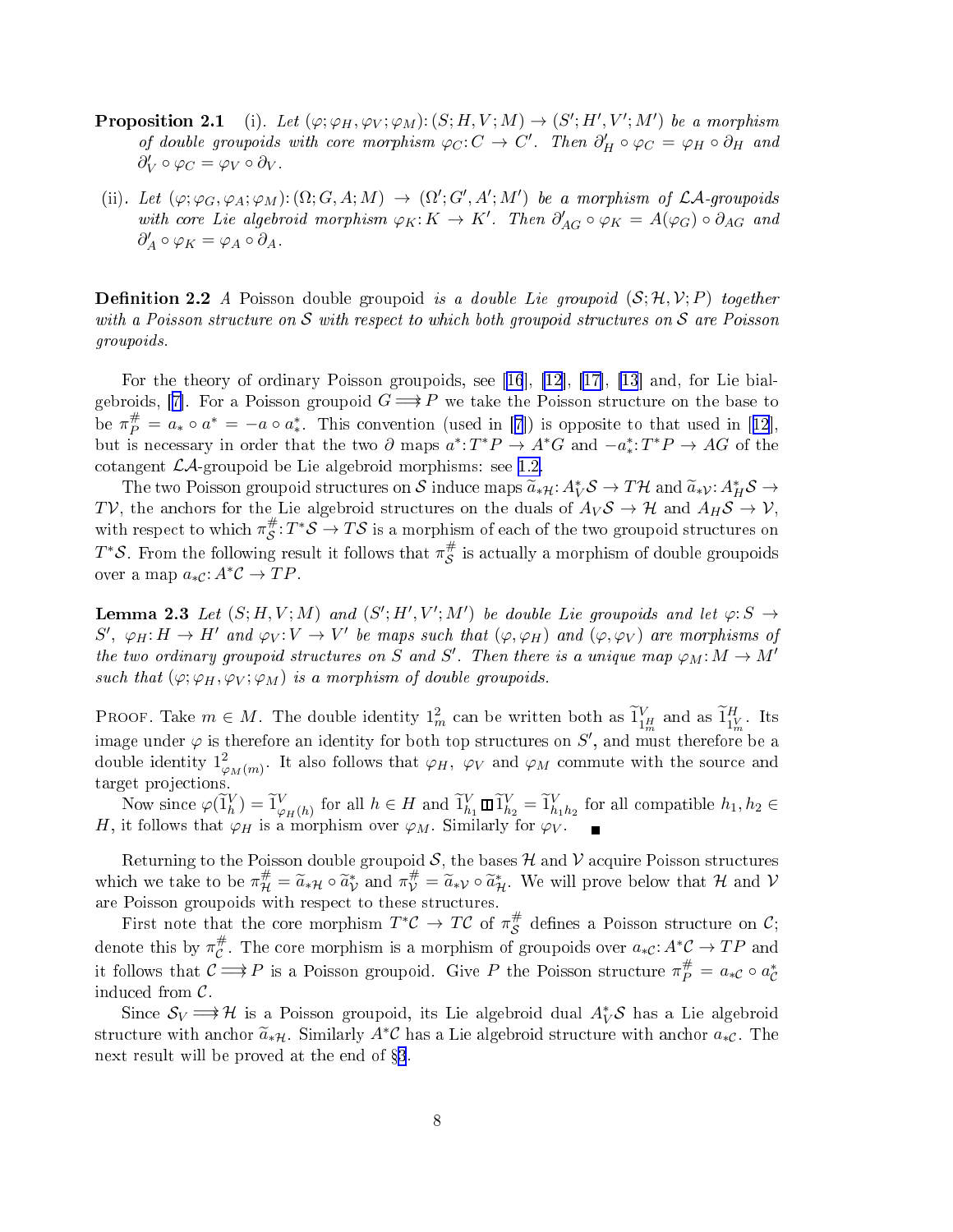<span id="page-8-0"></span>**Theorem 2.4** With respect to these structures  $(A_V^*S; H, A^*C; P)$  is an  $\mathcal{LA}\text{-groupoid.}$ 

We may therefore consider both  $T^*\mathcal{S}$  and  $T\mathcal{S}$  to be triple structures as in Figure 4: to be precise, they are double groupoid objects in the category of Lie algebroids. We call such



Figure 4:

structures  $\mathcal{LA}\text{-double groupoids}.$  The three double structures which involve  $T^*\mathcal{S}$  or  $T\mathcal{S}$  we call the upper faces or upper structures, the other three being the lower faces or lower structures. That  $\pi_S^{\#}$  $\mathcal S$  respects all twelve ordinary structures follows from the hypothesis and basic results for ordinary Poisson groupoids.

In what follows we will use the following result repeatedly. The proof is straightforward.

- **Proposition 2.5** (i). The core of each upper face in an  $\mathcal{LA}\text{-double groupoid is a Lie group-}$ oid or Lie algebroid over the core of the opposite lower face, and forms an  $\mathcal{LA}$ -groupoid with respect to the structures of the bases of the two cores.
- (ii). The restriction of a morphism of  $\mathcal{LA}\$ -double groupoids to the core of an upper face is a morphism of  $LA$ -groupoids.

The map  $\widetilde{a}_{*H}: A_V^*\mathcal{S} \to T\mathcal{H}$  is a morphism of the  $\mathcal{LA}$ -groupoids which form the bottom faces in Figure 4, the other maps being  $a_{*c}: A^*\mathcal{C} \to TP$  and  $\mathrm{id}_{\mathcal{H}}$ . Its core map  $A^*\mathcal{V} \to A\mathcal{H}$  is therefore a morphism of Lie algebroids: denote it by  $D_{\mathcal{H}}$ .

By [\[9,](#page-20-0) §4-§5], the anchor  $\tilde{a}_{\mathcal{V}}: A_{\mathcal{V}} S \to T \mathcal{H}$  is a morphism of  $\mathcal{LA}$ -groupoids over  $a_{\mathcal{V}}: A\mathcal{V} \to$  $TP$  and  $\mathrm{id}_{\mathcal{H}}$ , with core morphism  $\partial_{A\mathcal{H}}: A\mathcal{C} \to A\mathcal{H}$ . Its dual  $\widetilde{a}_{\mathcal{V}}^* : T^*\mathcal{H} \to A_V^*\mathcal{S}$  is therefore, by [1.1,](#page-2-0) a morphism over  $\partial_{A\mathcal{H}}^* : A^*\mathcal{H} \to A^*\mathcal{C}$  and  $\mathrm{id}_{\mathcal{H}}$ , with core map  $a_{\mathcal{V}}^* : T^*P \to A^*\mathcal{V}$ . It follows that  $\pi^{\#}_{\mathcal{H}} = \widetilde{a}_{* \mathcal{H}} \circ \widetilde{a}_{\mathcal{V}}^{*}$  is a morphism of groupoids over  $a_{* \mathcal{C}} \circ \partial_{A \mathcal{H}}^{*}: A^{*} \mathcal{H} \to TP$ ; since it is also a morphism of Lie algebroids over  $H$ , it is a morphism of  $LA$ -groupoids, and the core morphism is  $D_{\mathcal{H}} \circ a_{\mathcal{V}}^* : T^*P \to A\mathcal{H}$ . This proves the first part of the following theorem.

**Theorem 2.6** With the induced structures,  $\mathcal{H} \Longrightarrow P$  is a Poisson groupoid with

$$
a_{*\mathcal{H}} = a_{*\mathcal{C}} \circ \partial_{A\mathcal{H}}^* = -a_{\mathcal{V}} \circ D_{\mathcal{H}}^*.
$$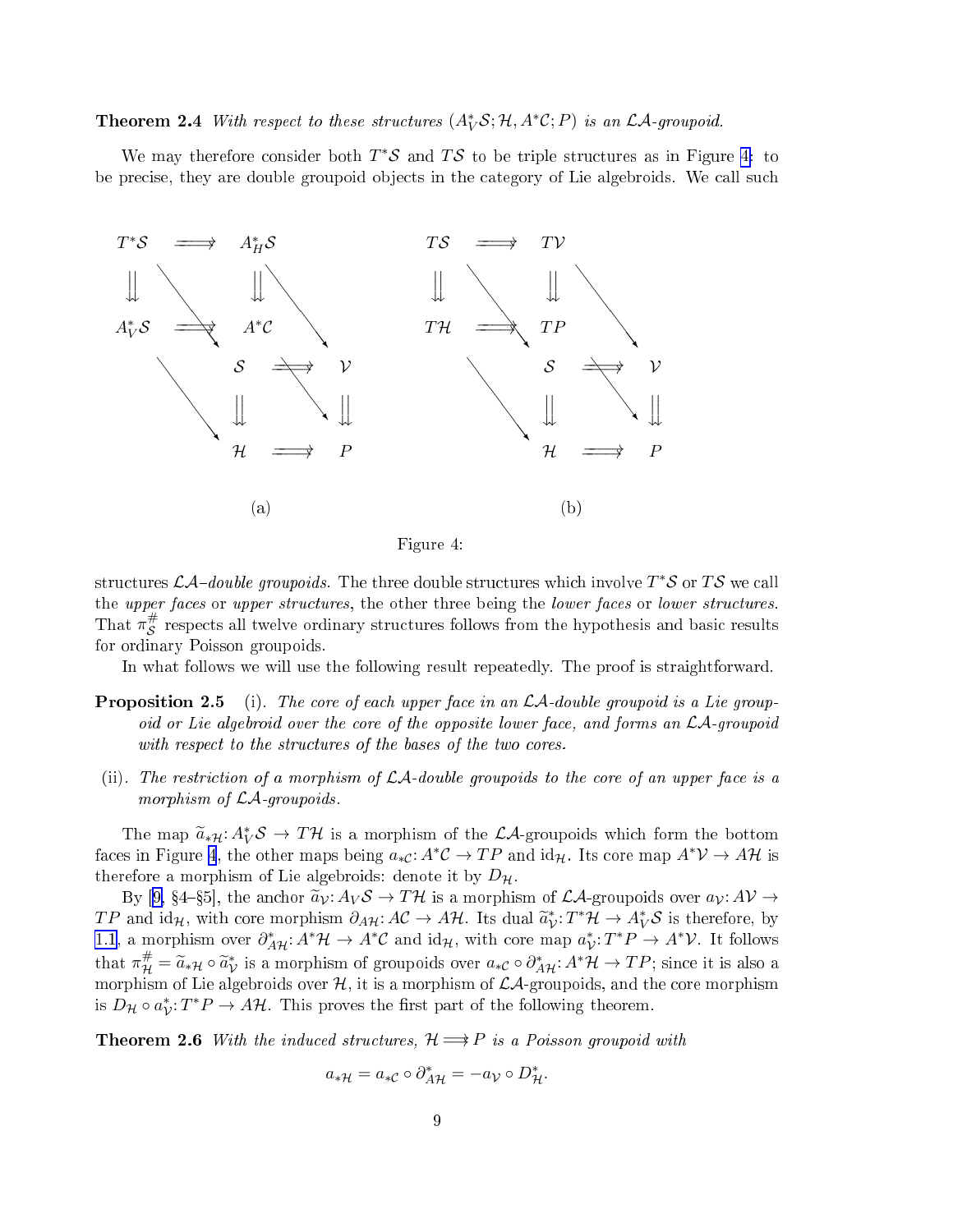<span id="page-9-0"></span>The induced Poisson structure on P coincides with that induced by  $C$ .

For the last statement, recall (as part of [1.3](#page-4-0), or see [[9](#page-20-0), §5, p.230]) that  $a_{\mathcal{C}} = a_{\mathcal{H}} \circ \partial_{A} \mathcal{H}$ . Hence  $a_{*c} \circ a_{c}^{*} = a_{*c} \circ \partial_{A^{c}}^{*} \partial_{A^{c}} = a_{*H} \circ a_{H}^{*}$ . The second equation for  $a_{*H}$  follows by noting that the core map for  $\pi^{\#}_{\mathcal{H}}$  is  $D_{\mathcal{H}} \circ a_{\mathcal{V}}^{*}$  and the negative dual of this is equal to the base map, by [1.2.](#page-3-0)

The same process can be carried out with  $\mathcal H$  and  $\mathcal V$  interchanged. We now have two Lie algebroid morphisms,  $D_{\mathcal{H}}: A^*\mathcal{V} \to A\mathcal{H}$  and  $D_{\mathcal{V}}: A^*\mathcal{H} \to A\mathcal{V}$ , defined as the cores of  $\tilde{a}_{*\mathcal{H}}$  and  $\widetilde{a}_{\ast\mathcal{V}}$  respectively.

### Proposition 2.7  $D_{\mathcal{V}}^* = -D_{\mathcal{H}}$ .

PROOF. We can regard  $\tilde{a}_{*\mathcal{V}}$  as the base map for the cotangent  $\mathcal{LA}$ -groupoids which form the top faces of Figure [4.](#page-8-0) From [1.2](#page-3-0) it follows that the core map for these faces is  $-\tilde{a}_{*\mathcal{V}}^*:\mathbb{Z}^*\mathcal{V} \to$  $A_{\mathcal{H}}\mathcal{S}$ . In turn, as in [2.5](#page-8-0), the cores of the top faces of Figure [4](#page-8-0) are groupoids over the cores of the bottom faces. The base map  $A^*\mathcal{V} \to A\mathcal{H}$  for  $-\tilde{a}_{*\mathcal{V}}^*$  is, by [1.1](#page-2-0), the negative dual of the core map of  $\widetilde{a}_{\ast}\gamma$ ; that is, it is  $-D_{\mathcal{V}}^*$ .

By the commutativity properties of the triple structures, one can see that the base map of the ore map of the top fa
es is the same as the ore map for the bottom fa
es. But the core map for the bottom faces is  $D_{\mathcal{H}}$ .

For any Lie algebroid A, let  $\overline{A}$  denote the same vector bundle with bracket  $[X, Y]^- =$  $-[X,Y]$  and anchor  $\overline{a} = -a$ . If now  $\mathcal{B} = (A, A^*)$  is a Lie bialgebroid, define the flip of  $\mathcal B$  to be  $(A^*, \overline{A})$ . The flip of  $\mathcal B$  induces on the base the same Poisson structure as does  $\mathcal B$ .

Proposition 2.7 can now be restated:  $D_{\mathcal{V}}: A^*\mathcal{H} \to A\mathcal{V}$  is a morphism of Lie bialgebroids from  $(A^*\mathcal{H}, A\mathcal{H})$  to  $(A\mathcal{V}, A^*\mathcal{V})$ .

We now specialize to symplectic double groupoids, as considered in [3], [16] and [8]. We take the signs in each structure on  $S$  to be the same.

**Definition 2.8** A symplectic double groupoid is a double Lie groupoid  $(S; \mathcal{H}, \mathcal{V}; P)$  together with a symplectic structure on S such that both groupoid structures on S are symplectic groupoids.

Since  $\pi_{\mathcal{S}}^{\#}$  $^{\#}_{\mathcal{S}}: T^*\mathcal{S} \to T\mathcal{S}$  is an isomorphism of double groupoids, it follows that the base maps  $\widetilde{a}_{*\mathcal{H}}: A^*_{V} \mathcal{S} \to T\mathcal{H}$  and  $\widetilde{a}_{*\mathcal{V}}: A^*_{H} \mathcal{S} \to T\mathcal{V}$  are  $\mathcal{LA}$ -groupoid isomorphisms, and hence their core maps  $D_{\mathcal{H}}: A^*\mathcal{V} \to A\mathcal{H}$  and  $D_{\mathcal{V}}: A^*\mathcal{H} \to A\mathcal{V}$  are Lie algebroid isomorphisms. Further, the core map  $\pi^{\#}_{\mathcal{C}}$  $_{\mathcal{C}}^{\#}:T^*\mathcal{C}\to T\mathcal{C}$  of  $\pi_{\mathcal{S}}^{\#}$  $\frac{\#}{\mathcal{S}}$  is an isomorphism, and so  $\mathcal{C} \Longrightarrow P$  is a symplectic groupoid. This proves the following result.

**Theorem 2.9** Let  $(S; \mathcal{H}, \mathcal{V}; P)$  be a symplectic double groupoid with core  $C \Longrightarrow P$ . Then C is a symplectic groupoid realizing P and  $D_v: A^*\mathcal{H} \to A\mathcal{V}$  is an isomorphism of Lie bialgebroids from  $(A^*\mathcal{H}, A\mathcal{H})$  to  $(A\mathcal{V}, A^*\mathcal{V})$ .

Define Lie bialgebroids  $(A, A^*)$  and  $(B, B^*)$  on the same base P to be *dual* if  $(A, A^*)$ is isomorphic to  $(B^*, \overline{B})$ , and define Poisson groupoids G and G' on the same base to be *dual* if their Lie bialgebroids  $(AG, A^*G)$  and  $(AG', A^*G')$  are dual [[16](#page-20-0)]. Then 2.9 shows that  $(A\mathcal{H}, A^*\mathcal{H})$  and  $(A\mathcal{V}, A^*\mathcal{V})$  are dual, and thus  $\mathcal{H} \Longrightarrow P$  and  $\mathcal{V} \Longrightarrow P$  are Poisson groupoids in duality.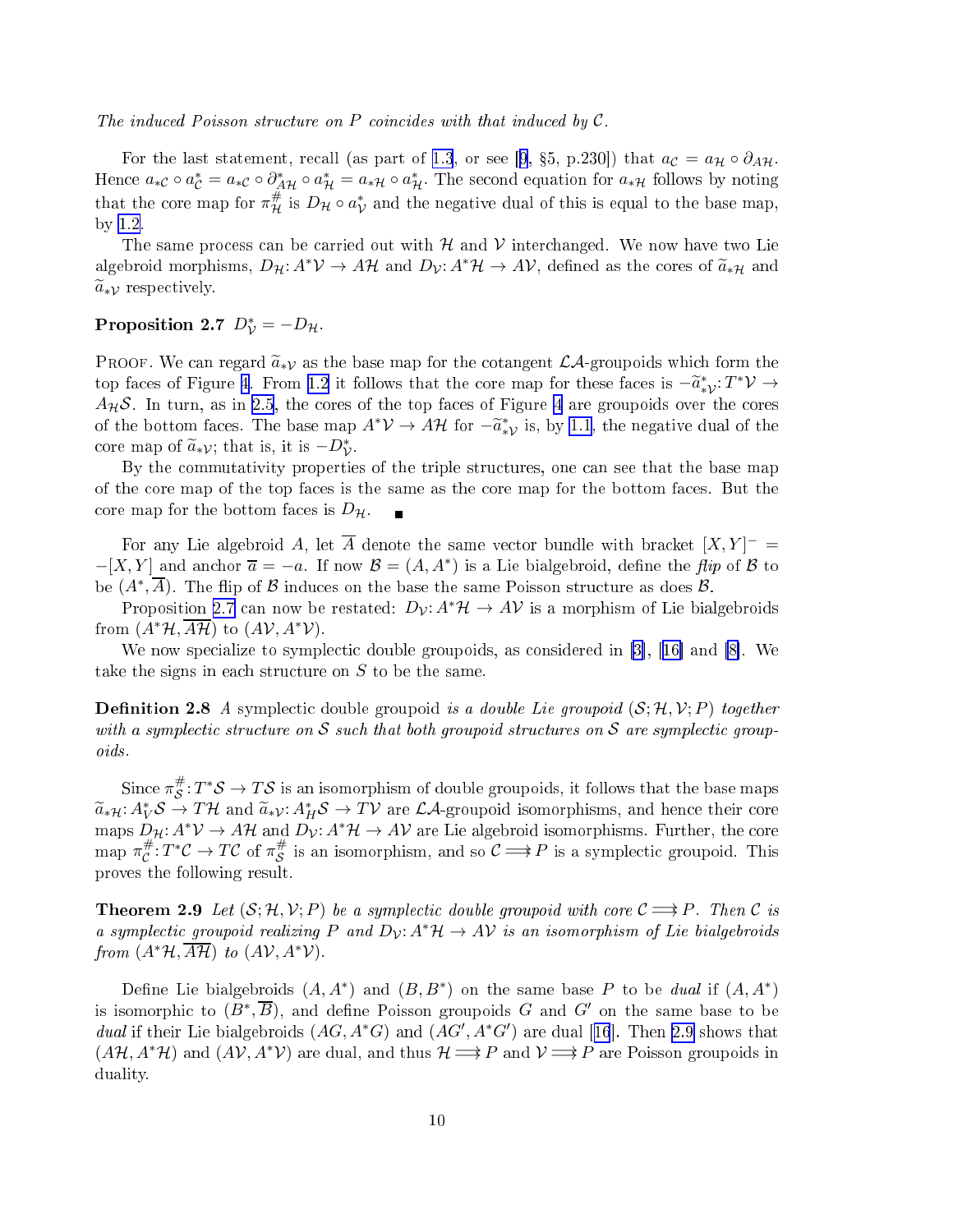<span id="page-10-0"></span>**Example 2.10** Let  $G \implies P$  be any Poisson groupoid and let  $S = G \times \overline{G}$  have the double structure  $(S; G, P \times \overline{P}; P)$  of [\[16](#page-20-0), §4.5] or [\[9,](#page-20-0) 2.3]; thus S is a pair (Poisson) groupoid over G and over  $P \times \overline{P}$  it is the Cartesian square of G.

Then  $AH = AG$ ,  $AV = TP$  and  $D_V = a_*$ ,  $D_H = -a_*^*$ . When G is symplectic,  $D_H$  is the isomorphism  $T^*P \to AG$  of [3], and  $(AG, A^*G)$  is dual to  $(TP, T^*P)$ .

Returning to a general symplectic double groupoid, the negative dual of  $\tilde{a}_{*H}$  gives an isomorphism of  $LA$ -groupoids from  $(T^*\mathcal{H}; A^*\mathcal{H}, \mathcal{H}; P)$  to  $A_V\mathcal{S}$ , the side maps being  $D_V$  and id<sub>H</sub>. In particular  $A_V \mathcal{S} \Longrightarrow A \mathcal{V}$  may be identified with the standard symplectic groupoid  $T^*\mathcal{H} \Longrightarrow A^*\mathcal{H}$ , thus giving a symplectic realization of the linearized Poisson structure on  $A\mathcal{V}$ .

Now  $A(-\widetilde{a}^*_{*\mathcal{H}}): AT^*\mathcal{H}\to A^2\mathcal{S}$  is automatically an isomorphism of Lie algebroids over  $D_\mathcal{V},$ and is easily checked to also be an isomorphism over  $A\mathcal{H}$ , since both vertical structures are prolongations. Referring briefly to  $[10, 1.18]$  $[10, 1.18]$ , there is now an isomorphism

$$
A(-\tilde{a}^*_{*\mathcal{H}}) \circ (j'_{\mathcal{H}})^{-1} : T^* A \mathcal{H} \to A^2 \mathcal{S}
$$

of double Lie algebroids. Here  $T^*A\mathcal{H}$  has the cotangent Lie algebroid structure over  $A\mathcal{H}$ induced by the Poisson structure on  $A\mathcal{H}$ , and over  $A^*\mathcal{H}$  it has the structure transported from the Lie algebroid of  $T^*\mathcal{H} \Longrightarrow A^*\mathcal{H}$  via  $j'_\mathcal{H}: AT^*\mathcal{H} \to T^*A\mathcal{H}$  (see [[12,](#page-20-0) §7]). We have proved the following.

**Theorem 2.11** Let  $(S; \mathcal{H}, \mathcal{V}; P)$  be a symplectic double groupoid. Then the double Lie algebroid  $A^2S \cong A_2S$  is canonically isomorphic to  $(T^*(A\mathcal{H}); A\mathcal{H}, A^*\mathcal{H}; P)$ , and to  $(T^*(AV); A^*V, AV; P)$ , with the structures induced from the Poisson groupoid structures of H and  $\mathcal V$ .

Finally, for any double Lie groupoid S, consider the symplectic double groupoid  $\mathcal{S} = T^*S$ of [1.4](#page-4-0). As a dire
t orollary of [2.9](#page-9-0), we have the following result.

**Theorem 2.12** Let  $(S; H, V; M)$  be a double Lie groupoid. Then  $A_V^*S \Longrightarrow A^*C$  and  $A_H^*S \Longrightarrow A^*C$  are Poisson groupoids in duality.

For the maps  $D_{\mathcal{V}}$  and  $D_{\mathcal{H}}$  in this case, see [3.9](#page-16-0).

Theorem 2.12 provides, at least in principle, a wide class of examples of dual pairs of Poisson groupoids. Note that  $[2]$  $[2]$  gives a construction principle for double groupoids S in terms of  $H, V$  and  $C$ , subject to conditions analogous to local triviality.

It seems likely that, just as all Poisson manifolds which are compatible with a vector bundle stru
ture are duals of Lie algebroids, so all dual pairs of Poisson groupoids whi
h are suitably compatible with an additional linear structure will arise by an abstract version of 2.12. This will be investigated elsewhere.

### 3 DUALITY FOR *CA*-GROUPOIDS

We must now prove Theorem [2.4.](#page-7-0) This is an unexpectedly complicated result, and we obtain it as an instance of a general duality which is clearer and no more difficult than [2.4.](#page-7-0) At the same time this duality reveals a great deal about the internal structure of  $\mathcal{LA}$ -groupoids and their Lie algebroids, and this will be crucial to  $[11]$  $[11]$ .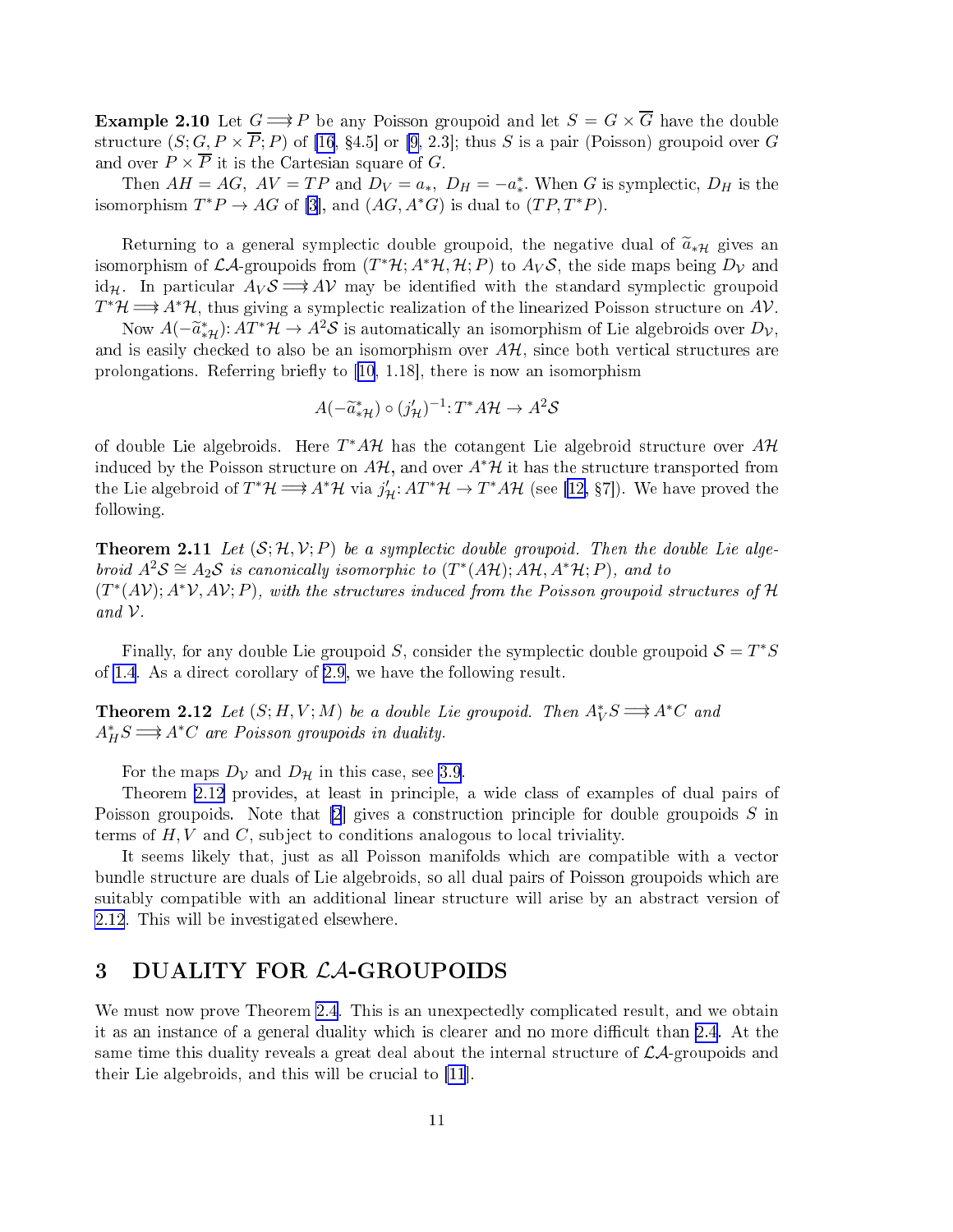<span id="page-11-0"></span>We begin with an extension to the general context of  $\mathcal{LA}$ -groupoids of the results of [[12](#page-20-0)] and [13] regarding pairings and dualities for tangent and cotangent bundles of vector bundles. In the case of double vector bundles, related results for duals have been given very recently by Konieczna and Urbański [6]; in particular their Theorem 16 corresponds to our Theorem [3.1](#page-12-0).

Consider a double ve
tor bundle

$$
\begin{array}{ccc}\nE & \xrightarrow{\widetilde{q}_H} & E^V \\
\widetilde{q}_V & \downarrow & & \downarrow q_V \\
E^H & \xrightarrow{q_H} & M,\n\end{array}
$$

as in [\[9,](#page-20-0) 1.1], with core  $q_K: K \to M$ . Thus E is a double Lie groupoid in which all groupoid structures are actually vector bundles. We can therefore apply the dualization process of Pradines as in  $\S1$  $\S1$  to either structure on E. Taking the dual of the vertical structure gives a double ve
tor bundle  $(x)$ 

$$
E^{*V} \xrightarrow{\widetilde{q}_{V}^{*}} K^{*}
$$
\n
$$
\widetilde{q}_{V*} \downarrow \qquad \qquad \downarrow \qquad q_{K*}
$$
\n
$$
E^{H} \xrightarrow{\qquad \qquad q_{H}} M,
$$
\n
$$
(12)
$$

with core  $(E^V)^* \to M$ . Here  $E^{*V} \to E^H$  is the usual dual of a vector bundle. The unfamiliar projection  $\widetilde{q}_{V}^{(*)}$  $V^{(*)}: E^{*V} \to K^*, \ \Phi \mapsto \kappa$  is defined by

$$
\langle \kappa, k \rangle = \langle \Phi, \tilde{0}_X^V + \overline{k} \rangle \tag{13}
$$

where  $k \in K_m$ ,  $\Phi: \widetilde{q}_V^{-1}(X) \to \mathbb{R}$  and  $X \in E_m^H$ . The addition  $\frac{1}{H}$  in  $E^{*V} \to K^*$  is defined by the appropriate form of [\(3\)](#page-2-0), namely

$$
\langle \Phi + \Phi', \xi + \xi' \rangle = \langle \Phi, \xi \rangle + \langle \Phi', \xi' \rangle \tag{14}
$$

and the zero above  $\kappa \in K_m^*$  is  $\widetilde{0}_{\kappa}^{(*V)}$  defined by

$$
\langle \, \widetilde{\mathbf{0}}_{\kappa}^{(*V)} , \widetilde{\mathbf{0}}_x^H \, + \overline{k} \rangle = \langle \kappa, k \rangle
$$

where  $x \in E_m^V, k \in K_m$ . The scalar multiplication is defined in a similar way. The core element  $\overline{\psi}$  corresponding to  $\psi \in (E_m^V)^*$  is

$$
\langle \overline{\psi}, \widetilde{0}^H_x \, \underset{V}{+} \, \overline{k} \rangle = \langle \psi, x \rangle.
$$

We call  $(12)$  the vertical dual of E. There is also of course a horizontal dual

$$
E^{*H} \xrightarrow{\widetilde{q}_{H*}} E^{V}
$$
\n
$$
\widetilde{q}_{H}^{(*)} \qquad \downarrow \qquad \downarrow \qquad q_{V}
$$
\n
$$
K^{*} \xrightarrow{\qquad \qquad q_{K*}} M,
$$
\n
$$
(15)
$$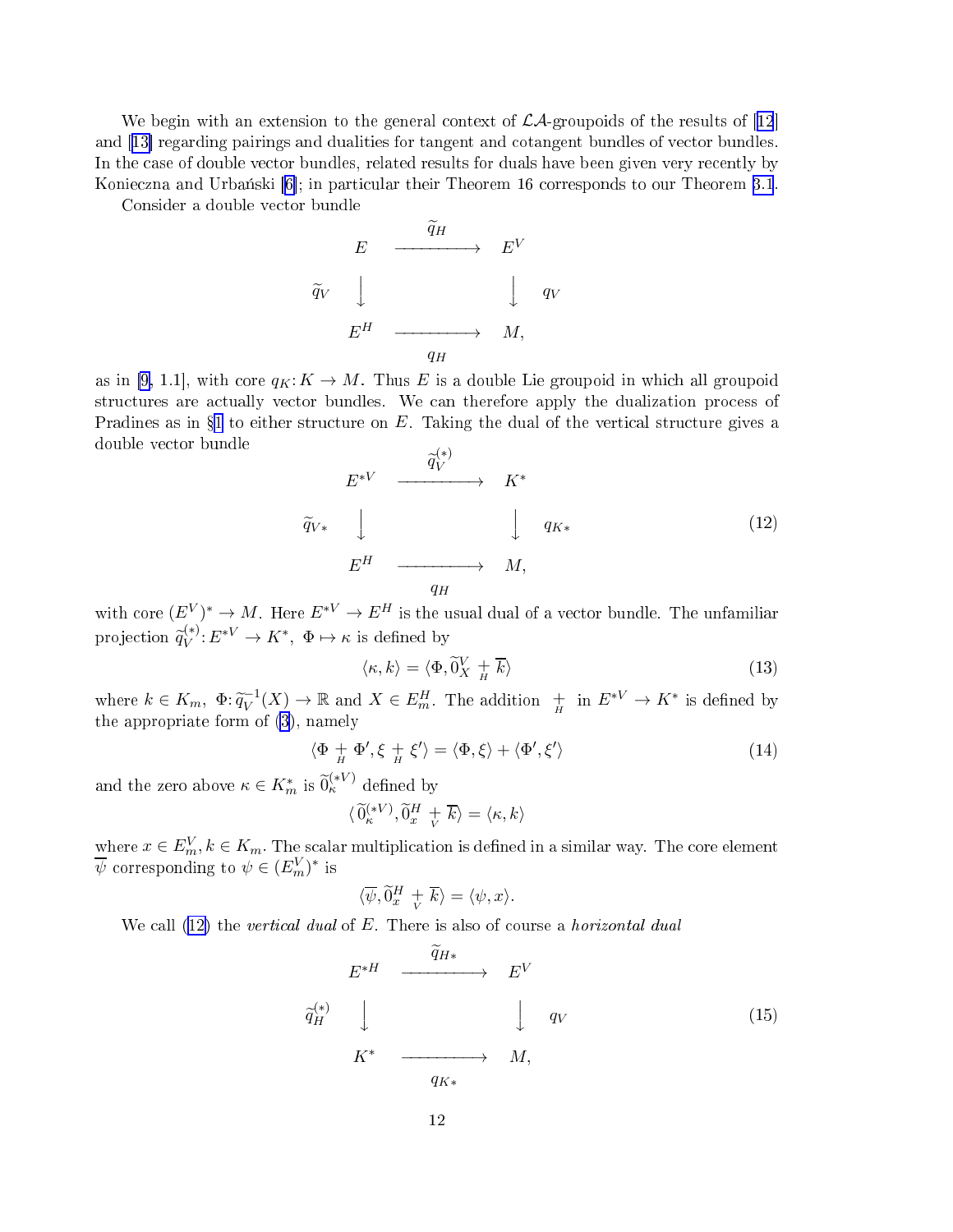<span id="page-12-0"></span>with core  $(E^H)^* \to M$ , defined by corresponding formulas. The following result is now somewhat unexpe
ted.

**Theorem 3.1** There is a natural (up to sign) duality between  $E^{*V} \to K^*$  and  $E^{*H} \to K^*$ given by

$$
\langle \Phi, \Psi \rangle = \langle \Psi, \xi \rangle - \langle \Phi, \xi \rangle \tag{16}
$$

where  $\Phi \in E^{*V}, \ \Psi \in E^{*H}$  have  $\widetilde{q}_V^{(*)}$  $\widetilde{q}_{H}^{(*)}(\Phi) = \widetilde{q}_{H}^{(*)}$  $H^{(*)}_{H}(\Psi)$  and  $\xi$  is any element of E with  $\widetilde{q}_V(\xi) = 0$  $\widetilde{q}_{V*}(\Phi)$  and  $\widetilde{q}_{H}(\xi) = \widetilde{q}_{H*}(\Psi)$ .

The pairing on the LHS of (16) is over  $K^*$ , whereas the pairings on the RHS are over  $E^H$ and  $E^V$  respectively.

PROOF. Let  $\Phi$  and  $\Psi$  have the forms  $(\Phi; X, \kappa; m)$  and  $(\Psi; \kappa, x; m)$ . Then  $\xi$  must have the form  $(\xi; X, x; m)$ . If  $\eta$  also has the form  $(\eta; X, x; m)$  then there is a  $k \in K_m$  such that  $\xi = \eta + \widetilde{(0X + \overline{k})}$ , and so

$$
\langle \Phi, \xi \rangle = \langle \Phi, \eta \rangle + \langle \kappa, k \rangle
$$

by [\(13](#page-11-0)). By the interchange law [\[9,](#page-20-0) (2)] we also have  $\xi = \eta + \left(\widetilde{0}^H_x + \overline{k}\right)$  and so

$$
\langle \Psi, \xi \rangle = \langle \Psi, \eta \rangle + \langle \kappa, k \rangle.
$$

Suppose  $\Phi$ , given as above, is such that  $\langle \Phi, \Psi \rangle = 0$  for all  $\Psi \in (\tilde{q}_H^{(*)})^{-1}(\kappa)$ . Take any  $\varphi\,\in\, (E_m^H)^*\,\,\,{\rm and}\,\,\, {\rm consider}\,\,\,\Psi\,\,=\,\widetilde 0_{\kappa}^{(*H)}\,\,+\,\,\overline\varphi.\,\,\,\,{\rm Then},\,\,{\rm taking}\,\,\xi\,\,=\,\widetilde 0_X^V\,\,{\rm we}\,\,{\rm find}\,\,\langle\Phi,\xi\rangle\,=\,0\,\,{\rm and}\,\,$  $\langle \Psi, \xi \rangle = \langle \varphi, X \rangle$ . Thus  $\langle \varphi, X \rangle = 0$  for all  $\varphi \in (E_m^H)^*$  and so  $X = 0_m^H$ . It follows [[9,](#page-20-0) 1.2] that

$$
\Phi = \widetilde{0}_\kappa^{(\ast V)} + \overline{\psi}
$$

for some  $\psi \in (E_m^V)^*$ . Now taking any  $k \in K_m$  and defining  $\xi = \widetilde{0}_x^H + \overline{k}$ , we find that

$$
\langle \Phi, \xi \rangle = \langle \kappa, k \rangle + \langle \psi, x \rangle
$$
 and  $\langle \Psi, \xi \rangle = \langle \kappa, k \rangle$ .

So  $\langle \psi, x \rangle = 0$  for all  $x \in E_m^H$ , since a suitable  $\Psi$  exists for any given x. It follows that  $\psi = 0 \in (E_m^V)^*$  and so  $\Phi$  is indeed the zero element over  $\kappa$ . Thus the pairing (16) is nondegenerate.  $\blacksquare$ 

**Example 3.2** Let  $E = TA$  be the tangent double vector bundle of an ordinary vector bundle  $(A, q, M)$  as in [\[12](#page-20-0), §5]. Regarding  $TA \rightarrow A$  as the vertical structure we have, in the notation of  $[12]$  $[12]$ , double vector bundles

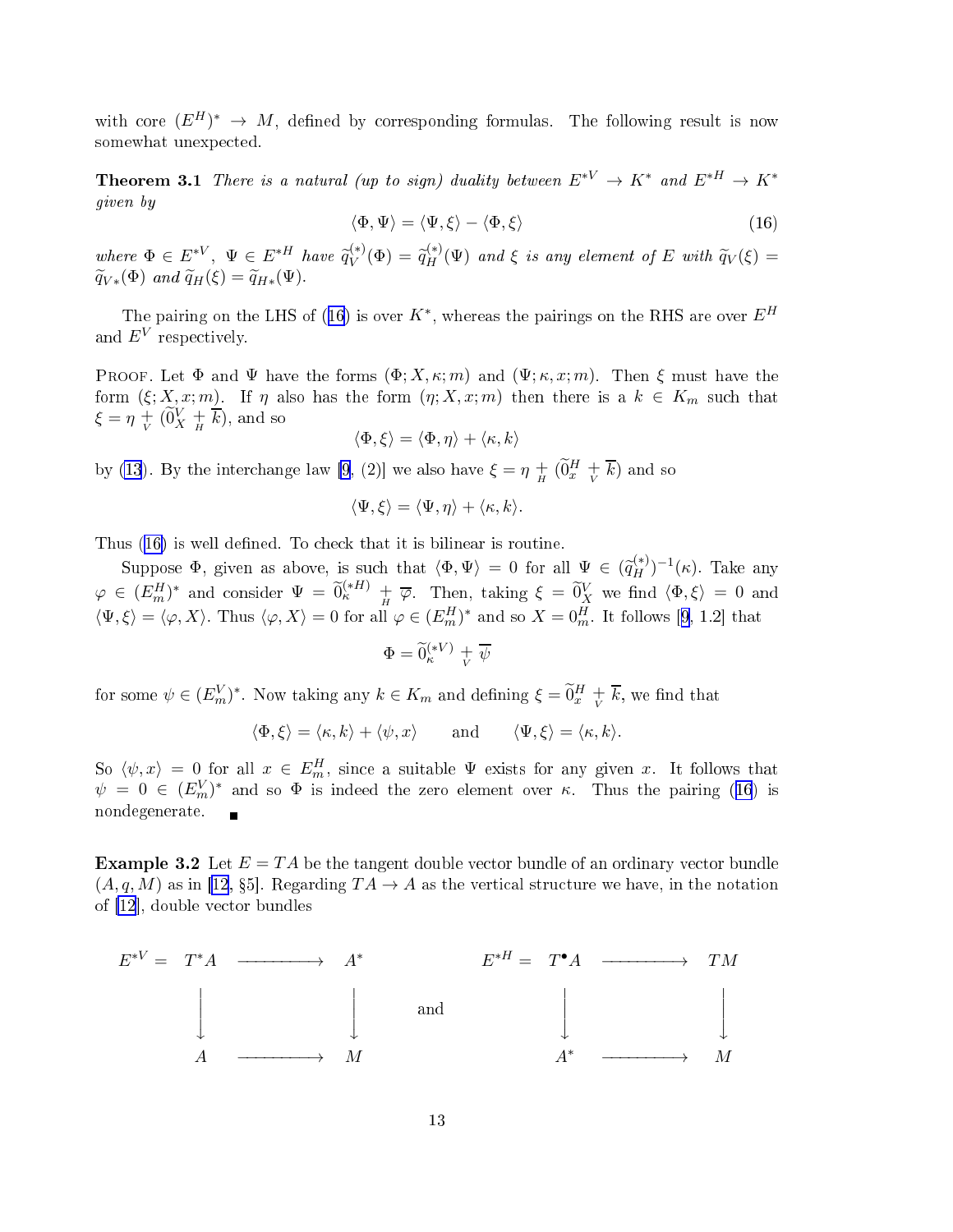<span id="page-13-0"></span>Recall also from [[12,](#page-20-0) §5] the canonical isomorphisms  $R: T^*(A^*) \to T^*(A)$  and  $I: T(A^*) \to T^*A$ . This R is an isomorphism of double vector bundles over A and  $A^*$ , and an antisymplectomorphism, and I is an isomorphism of double vector bundles over A and TM. Using R and I the pairing of  $T^*(A)$  and  $T^{\bullet}A$  which E induces can be transported to a pairing of  $T^*(A^*)$  and  $T(A^*)$  and is then

$$
\langle \mathcal{F}, \mathcal{X} \rangle = \langle I(\mathcal{X}), \xi \rangle - \langle R(\mathcal{F}), \xi \rangle,
$$

where  $\mathcal{F} \in T^*(A^*)$ ,  $\mathcal{X} \in T(A^*)$ , and  $\xi \in TA$  has a suitable form. Now  $\langle I(\mathcal{X}), \xi \rangle$  is precisely the tangent pairing  $\langle\langle X,\xi\rangle\rangle$  of  $T(A^*)$  and TA over TM, as in [\[12,](#page-20-0) 5.3]. And the definition of R in [[12,](#page-20-0) (38)] is

$$
\langle \mathcal{F}, \mathcal{X} \rangle + \langle R(\mathcal{F}), \xi \rangle = \langle \langle \mathcal{X}, \xi \rangle \rangle \tag{17}
$$

where the first term is the standard pairing of  $T^*(A^*)$  and  $T(A^*)$ . It follows that the pairing of  $T^*(A^*)$  and  $T(A^*)$  induced by E is precisely the standard one.

**Example 3.3** Continuing the preceding example, now take  $E = T^*A$ , the double cotangent bundle. The two duals are



where  $(T^*A)$ <sup>•</sup> denotes the dual taken with respect to the structure over  $A^*$ . To represent this in more familiar terms, take the dual of  $R^{-1}: T^*A \to T^*(A^*)$  with respect to the structures over A<sup>\*</sup>. Recalling that R induces  $-\text{id}: T^*M \to T^*M$  on the cores, and using [1.1,](#page-2-0) it follows that  $(R^{-1})^*: T(A^*) \to (T^*A)^{\bullet}$  sends elements of the form  $(\mathcal{X}; \varphi, -x; m)$  to  $((R^{-1})^*(\mathcal{X}); \varphi, x; m)$ .

Transporting the pairing induced by  $E = T^*A$  to a pairing of  $TA \to TM$  and  $T(A^*) \to$ TM, we take elements  $(\xi; X, x; m)$  of TA and  $(\mathcal{X}; \varphi, -x; m)$  of  $T(A^*)$  and get, for  $(\Phi; X, \varphi; m)$ in  $T^*A$ ,

$$
\langle \xi, \mathcal{X} \rangle = \langle (R^{-1})^*(\mathcal{X}), \Phi \rangle - \langle \xi, \Phi \rangle = \langle R^{-1}(\Phi), \mathcal{X} \rangle - \langle \Phi, \xi \rangle = \langle \langle \mathcal{X}, -\xi \rangle \rangle - \langle \Phi, -\xi \rangle - \langle \Phi, \xi \rangle,
$$

where we applied (17) with  $\xi$  replaced by its usual negative  $(-\xi; X, -x; m)$ . Thus the pairing induced by E between  $TA$  and  $T(A^*)$  over  $TM$  is

$$
\langle \xi, \mathcal{X} \rangle = \langle \! \langle \mathcal{X}, -\xi \rangle \! \rangle,
$$

the sign being an essential feature.

**Example 3.4** Let A, B and K be any three vector bundles on M. The manifold  $E =$  $A \oplus B \oplus K$  may be regarded as the pullback of  $A \oplus K$  to B and as the pullback of  $B \oplus K$  to A, and with these structures is a double vector bundle over M with core K. Let  $\Phi = X \oplus \psi \oplus \kappa$ be an element of  $E^{*V} = A \oplus B^* \oplus K^*$  and let  $\Psi = \varphi \oplus x \oplus \kappa$  be an element of  $E^{*H}$ . Then taking any  $\xi = X \oplus x \oplus k \in E$ , we find that

$$
\langle \Phi, \Psi \rangle = \langle \varphi, X \rangle - \langle \psi, x \rangle.
$$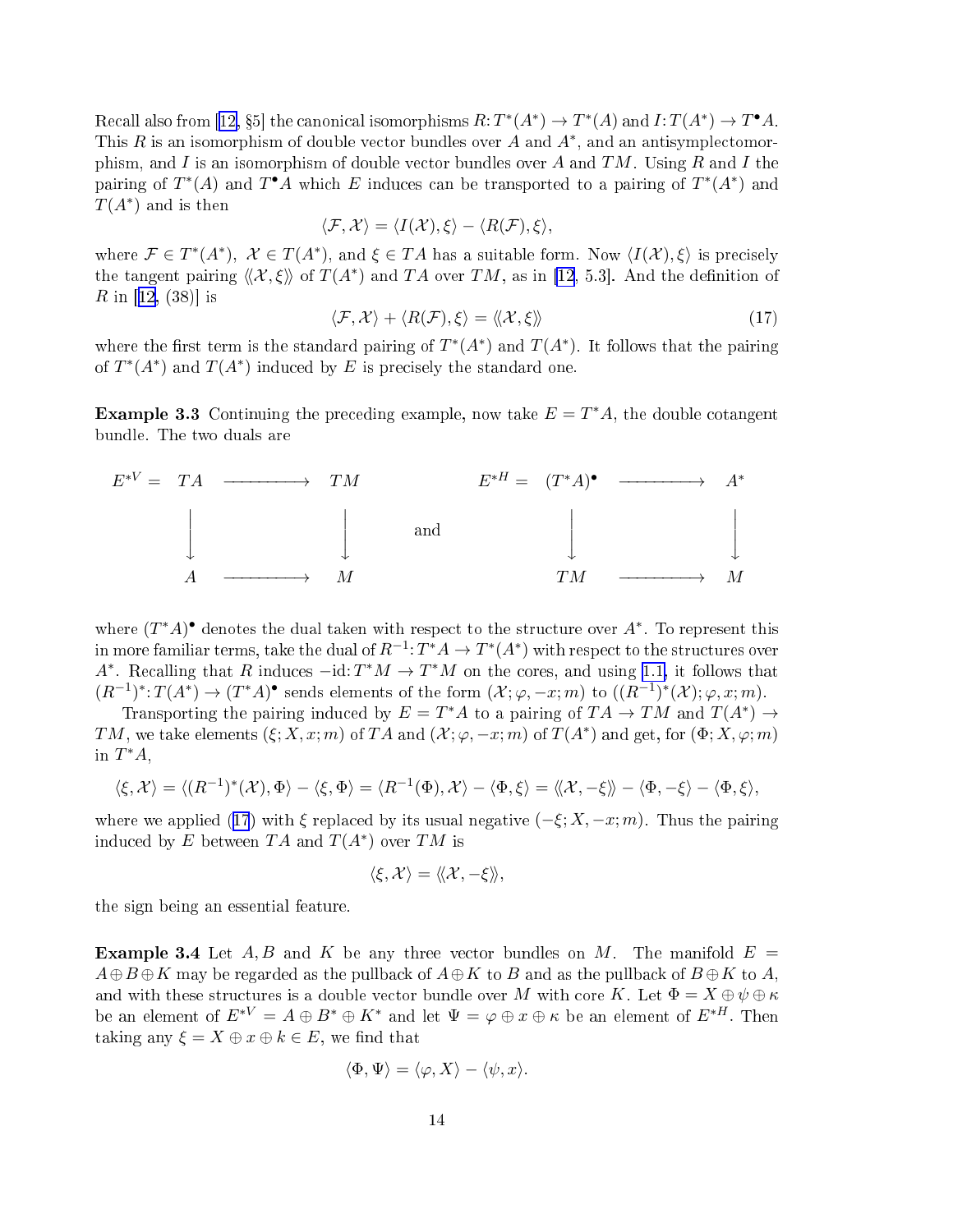<span id="page-14-0"></span>Although we have proved that  $E^{*V}$  and  $E^{*H}$  are dual as vector bundles over  $K^*$ , we have not yet considered the relationships between the other structures present. This is taken care of by the following result, whose proof is straightforward.

**Proposition 3.5** Let  $(D; A, D^V; M)$  and  $(E; A, E^V; M)$  be double vector bundles with  $D^H =$  $E^H = A$  and with cores K and L respectively. Suppose given a nondegenerate pairing  $\langle , \rangle$  of the vertical bundles  $D \to A$  and  $E \to A$  such that

- (i). for all  $x \in D^V$ ,  $\ell \in L$ ,  $\langle \widetilde{0}^H_x, \overline{\ell} \rangle = \langle x, \ell \rangle$ , a nondegenerate pairing of  $D^V$  and L over M;
- (ii). for all  $k \in K$ ,  $y \in E^V$ ,  $\langle \overline{k}, \widetilde{0}^H_y \rangle = \langle k, y \rangle$ , a nondegenerate pairing of K and  $E^V$  over M;
- (iii). for all  $k \in K$ ,  $\ell \in L$ ,  $\langle \overline{k}, \overline{\ell} \rangle = 0$ ;
- (iv). for all  $d_1, d_2 \in D$ ,  $\xi_1, \xi_2 \in E$  such that  $\tilde{q}_H^D(d_1) = \tilde{q}_H^D(d_2)$ ,  $\tilde{q}_H^E(\xi_1) = \tilde{q}_H^E(\xi_2)$ ,  $\tilde{q}_V^D(d_1) =$  $\widetilde{q}_{V}^{E}(\xi_1), \ \widetilde{q}_{V}^{D}(d_2) = \widetilde{q}_{V}^{E}(\xi_2),$  we have  $\langle d_1 + d_2, \xi_1 + \xi_2 \rangle = \langle d_1, \xi_1 \rangle + \langle d_2, \xi_2 \rangle;$
- (v). for all  $d \in D, \xi \in E$  such that  $\tilde{q}_V^D(d) = \tilde{q}_V^E(\xi)$  and all  $t \in \mathbb{R}$ , we have  $\langle t \frac{1}{H} d, t \frac{1}{H} \xi \rangle =$  $t\langle d,\xi\rangle$ .

(In all the above conditions we assume the various elements lie in compatible fibres over  $M$ .)

Then the map  $F: D \to E^{*V}$ ,  $(F(d))(\xi) = \langle d, \xi \rangle$  is an isomorphism of double vector bundles, with respect to id:  $A \to A$  and the isomorphisms  $D^V \to L^*$  and  $K \to (E^V)^*$  induced by the pairings in (i) and (ii).

Applying this result to the pairing [\(16\)](#page-12-0) of  $E^{*V}$  and  $E^{*H}$ , we find that the induced pairing of  $E^H$  and  $(E^H)^*$  is the standard one, but that of  $(E^V)^*$  and  $E^V$  is the negative of the standard pairing. Hen
e there is an unavoidable sign in the following result.

Corollary 3.6 The pairing ([16\)](#page-12-0) induces an isomorphism of double vector bundles from  $(E^{*V};K^*,E^H;M)$  to  $((E^{*H})^{*V};K^*,E^H;M)$  which is the identity on the side bundles  $K^*$  and  $E^H$ , but –id on the cores  $(E^V)^*$ .

Now consider a  $\mathcal{VB}$ -groupoid  $(\Omega; G, A; M)$  as in ([1\)](#page-2-0), and the double vector bundle  $(A\Omega; AG, A; M)$  obtained by applying the Lie functor to the two groupoid structures (see [[10](#page-20-0),  $\S1$ ). All the preceding results may of course be applied to  $A\Omega$ , but in this case more is true. Denote the vertical dual of  $(A\Omega; AG, A; M)$  by  $(A^{\bullet}\Omega; AG, K^*; M)$ .

**Proposition 3.7** The double vector bundles  $(A^{\bullet}\Omega; AG, K^*; M)$  and  $(A(\Omega^*); AG, K^*; M)$  are isomorphic, where  $A(\Omega^*)$  is the VB-groupoid associated to  $(\Omega^*; G, K^*; M)$ .

PROOF. The canonical pairing between  $\Omega$  and  $\Omega^*$  over G is a Lie groupoid morphism  $\Omega \times \Omega^* \to$ R where  $\Omega \times \Omega^* \Longrightarrow A \times K^*$  is the pullback groupoid of  $\widetilde{q}$  and  $\widetilde{q}_*$ . Applying the Lie functor we get a pairing

$$
\langle \langle , \rangle \rangle = A(\langle , \rangle) : A\Omega \underset{AG}{\times} A(\Omega^*) \to \mathbb{R}
$$

which satisfies (iv) and (v) of 3.5 because  $\langle\langle , \rangle\rangle$  is itself a vector bundle morphism. To prove (i) of 3.5, take  $X \in A_m$  and  $\varphi \in A_m^*$  and write

$$
\widetilde{0}_X = \frac{d}{dt} \widetilde{1}_X \bigg|_0, \qquad \qquad \overline{\varphi} = \frac{d}{dt} (t\varphi) \bigg|_0
$$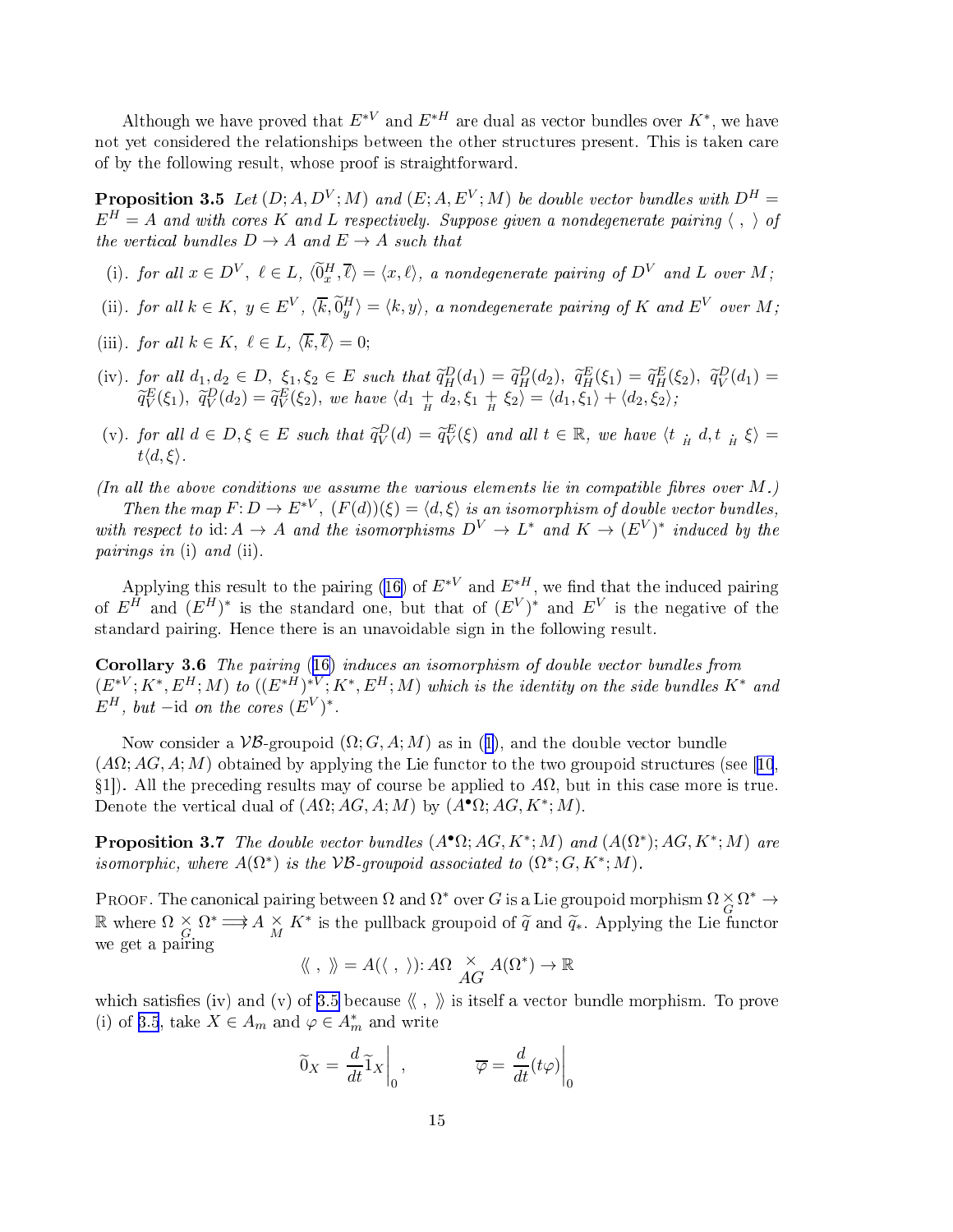where the  $t\varphi$  is itself a core element in  $\Omega^*$ . Then

$$
\langle\!\langle \widetilde{0}_X, \overline{\varphi} \rangle\!\rangle = \frac{d}{dt} \langle \widetilde{1}_X, t\varphi \rangle\Big|_0 = \langle \varphi, X \rangle
$$

which proves (i). Likewise,  $\langle\!\langle \overline{k}, \widetilde{0}^{(*)}_\kappa \rangle\!\rangle = \langle \kappa, k \rangle$  for  $k \in K_m, \kappa \in K_m^*$ . The proof of (iii) is similar.

To show that  $\langle \langle , \rangle \rangle$  is nondegenerate, take  $(\Xi; x, X; m)$  in A $\Omega$  and assume that  $\langle \langle X, \Xi \rangle \rangle = 0$ for all  $(\mathcal{X}; x, \kappa; m)$  in  $A(\Omega^*)$ . We first prove that  $X = 0$ . Take any  $\varphi \in A_m^*$  and define

$$
\mathcal{X} = \left. \frac{d}{dt} (\widetilde{0}_{g_t}^{(*)}(t\overline{\varphi})^{-1}) \right|_0
$$

where  $x = \frac{d}{dt} g_t \big|_0$  and  $\widetilde{0}_{gt}^{(*)}$  is the zero of  $\Omega^*$  above  $g_t$ . Using ([3\)](#page-2-0) and [\(4\)](#page-2-0) we get

$$
\langle \widetilde{0}_{g_t}^{(*)}(t\overline{\varphi})^{-1}, \xi_t \widetilde{1}_X \rangle = \langle \widetilde{0}_{g_t}^{(*)}, \xi_t \rangle + \langle (t\overline{\varphi})^{-1}, \widetilde{1}_X \rangle = 0 - t \langle \varphi, X \rangle
$$

where  $\Xi = \frac{d}{dt} \xi_t \Big|_0$ . Hence  $\langle\langle \mathcal{X}, \Xi \rangle\rangle = -\langle \varphi, X \rangle$ . Since  $\varphi$  was arbitrary, we have  $X = 0$  and so  $\Xi = A(\widetilde{0})(x) + \overline{k}$  for some  $k \in K_m$ . Now take any  $\kappa \in K_m^*$  and some  $(\mathcal{X}; x, \kappa; m)$  in  $A(\Omega^*)$ . Expanding  $\langle A(\tilde{0})(x) + \overline{k}, \mathcal{X} + \tilde{0}_{\kappa} \rangle$  by (iv) of [3.5](#page-14-0) we get  $\langle \langle \mathcal{X}, \Xi \rangle \rangle = \langle \kappa, k \rangle$  and so  $k = 0$ . Thus  $\Xi$  is the zero of  $A\Omega \to AG$  over x.

This of course extends the pairing of  $ATG$  and  $AT*G$  given in [[13](#page-20-0), §5]. Likewise extending the notation of [\[12](#page-20-0), 5.3] we define  $I_{\Omega}: A(\Omega^*) \to A^{\bullet}\Omega$  by  $\langle I_{\Omega}(\mathcal{X}), \Xi \rangle = \langle \langle \mathcal{X}, \Xi \rangle \rangle$ , where  $\mathcal{X} \in$  $A(\Omega^*), \ \Xi \in A\Omega.$ 

Now consider  $A(\Omega^*)$  together with the horizontal dual of  $A\Omega$ , namely  $(A^*\Omega; K^*, A; M)$ . We define a pairing denoted  $\ddagger$ ,  $\ddagger$  between  $A(\Omega^*)$  and  $A^*\Omega$  over base  $K^*$  by

$$
\sharp \mathcal{X}, \Psi \sharp = \langle \langle \mathcal{X}, \Xi \rangle \rangle - \langle \Psi, \Xi \rangle_A. \tag{18}
$$

Here  $\mathcal{X} \in A(\Omega^*)$  is to have the form  $(\mathcal{X}; X, \kappa; m)$  and  $\Psi \in A^*\Omega$  is to have the form  $(\Psi; \kappa, x; m)$ ; the element  $\Xi \in A\Omega$  must then have the form  $(\Xi; X, x; m)$ . The pairing  $\langle , \rangle_A$  is the standard duality between  $A^*\Omega$  and  $A\Omega$ . Using the method of [3.1](#page-12-0) and the properties of  $\langle\langle , \rangle\rangle$ , one proves that  $\ddagger$ ,  $\ddagger$  is nondegenerate and that for  $\varphi \in A^*, x \in A, \psi \in A^*G, X \in AG$ ,

$$
\ddagger \overline{\varphi}, \widetilde{0}_x^{(*)}\ddagger = \langle \varphi, x \rangle \quad \text{and} \quad \ddagger A(\widetilde{0}^{(*)})(X), \overline{\psi} \ddagger = -\langle \psi, X \rangle.
$$

Now define  $R = R_{\Omega}^{gpd}$  $_{\Omega}^{gpd}: A^*\Omega^* \to A^*\Omega$  by

$$
\sharp \mathcal{X}, R(\mathcal{F})\sharp = \langle \mathcal{X}, \mathcal{F} \rangle,
$$

where  $X \in A\Omega^*, \mathcal{F} \in A^*\Omega^*$  and where the RHS is the standard pairing over K<sup>\*</sup>. Thus we have  $\langle \mathcal{X}, \mathcal{F} \rangle = \langle \mathcal{X}, \Xi \rangle - \langle R(\mathcal{F}), \Xi \rangle_A$ , similarly to [\(17](#page-13-0)). The first part of the next result now follows from using [3.5](#page-14-0) (despite the apparent inconsistency of signs).

**Proposition 3.8** (i). The map  $R_{\Omega}^{gpd}$  $\Omega^{gd}\colon\! A^*\Omega^* \,\to\, A^*\Omega$  is an isomorphism of double vector bundles over  $K^*$  and A with core map  $-\text{id}: A^*G \to A^*G$ .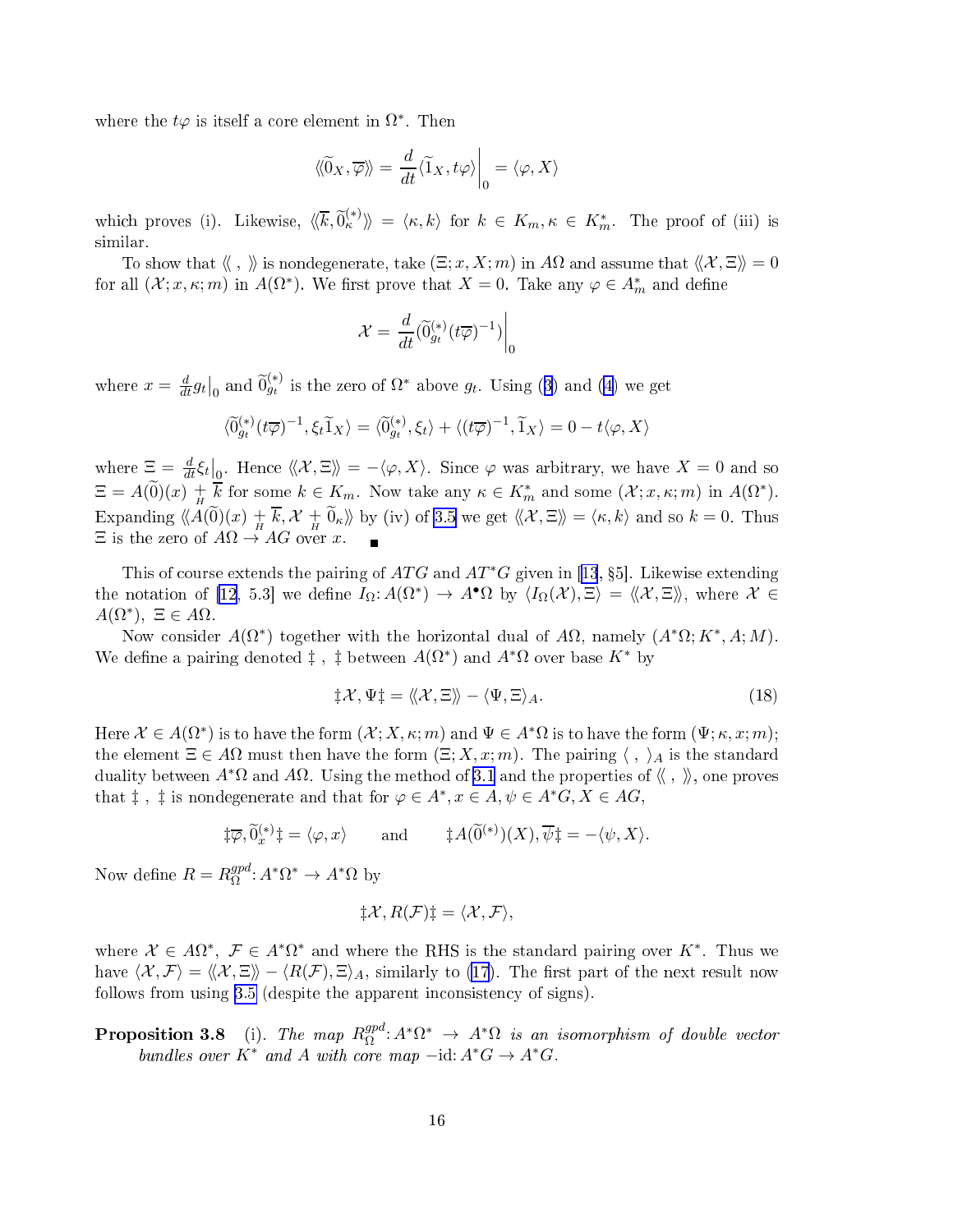<span id="page-16-0"></span>(ii). The map  $R^{vb}_{\Omega}: T^*\Omega^* \to T^*\Omega$ , defined as in [\[12,](#page-20-0) 5.5] in terms of the vector bundle structure of  $\Omega$ , is a groupoid isomorphism over  $R_{\Omega}^{gpd}$ Ω .

As in [\[12](#page-20-0), 5.5], one may prove that  $R^{gpd}$  is anti-Poisson with respect to the duals of the Lie algebroid structures.  $R^{gpd}$  is also given by

$$
R^{gpd} = (I^{\ddagger} \circ \varepsilon)^{-1},\tag{19}
$$

where  $I^{\ddagger}$  is the dual of  $I_{\Omega}$  over  $K^*$  and  $\varepsilon: A^*\Omega \to (A^{\bullet}\Omega)^{\ddagger}$  is induced, by the method of [3.6](#page-14-0), using the opposite of the pairing [\(16\)](#page-12-0) applied to  $(A\Omega; AG, A; M)$ . This shows that, in a sense,  $R^{gpd}_{\Omega}$  $_{\Omega}^{gpa}$  and (the inverse of)  $I_{\Omega}$  are duals.

We can now describe the duality in [2.12](#page-10-0). Consider a double Lie groupoid  $(S; H, V; M)$ . Applying the Lie functor to each of the  $\mathcal{LA}$ -groupoids in Figure [2,](#page-4-0) we obtain Lie algebroids  $A^2S = A(A_VS) \rightarrow AV$  and  $A_2S = A(A_HS) \rightarrow AH$ , and both  $A^2S$  and  $A_2S$  have double vector bundle structures with sides  $AH$  and  $AV$  and core  $AC$ . The canonical involution in the iterated tangent bundle  $T^2S$  restricts to an isomorphism  $j = j_S \colon\! A^2S \to A_2S$  which preserves  $AH, AV$  and  $AC$ . See [\[10,](#page-20-0) §2].

We begin by giving simple alternative formulas for the prolonged pairings. Define

$$
{j'}^V = I_V^{-1} \circ j^{*V} : A^*(A_H S) \to A(A_V^* S), \qquad {j'}^H = j^{*H} \circ I_H : A(A_H^* S) \to A^*(A_V S), \tag{20}
$$

where for example  $I_V$  refers to the VB-groupoid  $A_V S$  and  $j^{*V}$  is the dual of j over AH. (Although the roles of  $H$  and  $V$  in a general double groupoid are interchangeable, the definition of j imposes <sup>a</sup> la
k of symmetry.) Then the following are easily proved:

$$
\langle\!\langle \mathcal{X}, \Xi \rangle\!\rangle_{AH} = \langle (j'^V)^{-1}(\mathcal{X}), j(\Xi) \rangle, \qquad \langle\!\langle \mathcal{Y}, \Phi \rangle\!\rangle_{AV} = \langle j'^H(\mathcal{Y}), j^{-1}(\Phi) \rangle, \tag{21}
$$

where  $\mathcal{X} \in A(A_V^*S)$ ,  $\Xi \in A^2S$  are in the same fibre over  $AH$  and  $\mathcal{Y} \in A(A_H^*S)$ ,  $\Phi \in A_2S$  are in the same fibre over  $AV$ .

Using similar techniques and (19), we can now prove the following, which extends Theo-rem 7.3 of [[12](#page-20-0)]. Denote  $R_{A_{II}}^{gpd}$  $^{gpa}_{A_HS}$  by  $R_H$ .

**Proposition 3.9** Let  $(S; H, V; M)$  be a double Lie groupoid. Then the duality isomorphisms  $\mathcal{D}_H = D_{A_V^*S}: A^*(A_H^*S) \rightarrow A(A_V^*S)$  $\mathcal{D}_H = D_{A_V^*S}: A^*(A_H^*S) \rightarrow A(A_V^*S)$  $\mathcal{D}_H = D_{A_V^*S}: A^*(A_H^*S) \rightarrow A(A_V^*S)$  and  $\mathcal{D}_V = D_{A_H^*S}: A^*(A_V^*S) \rightarrow A(A_H^*S)$  obtained by applying Theorem 2.9 to  $S = T^*S$ , are given by

$$
\mathcal{D}_H = {j'}^V \circ R_H, \qquad \mathcal{D}_V = (j'^H)^{-1} \circ R_V.
$$

Using these isomorphisms, all the usual apparatus available for the Lie algebroid of a Lie

In the case  $S = M^4$ , the maps  $j'^H$  and  $(j'^V)^{-1}$  are the map  $\alpha: TT^*M \rightarrow T^*TM$  of Tulczyjew [[15](#page-20-0)], and  $\mathcal{D}_H$  and  $\mathcal{D}_V$  are the map induced by the standard symplectic structure on  $T^*M$ .

We can finally show that the duality between Lie algebroids and vector bundles with a linear Poisson structure [[4](#page-20-0)] extends to a duality between  $\mathcal{L}A$ -groupoids and structures which we will call  $PVB$ -groupoids.

**Definition 3.10** A PVB-groupoid is a VB-groupoid  $(\Upsilon; G, E; M)$  together with a Poisson structure on  $\Upsilon$  with respect to which  $\Upsilon \Longrightarrow E$  is a Poisson groupoid and  $\Upsilon \to G$  is a Poisson vector bundle.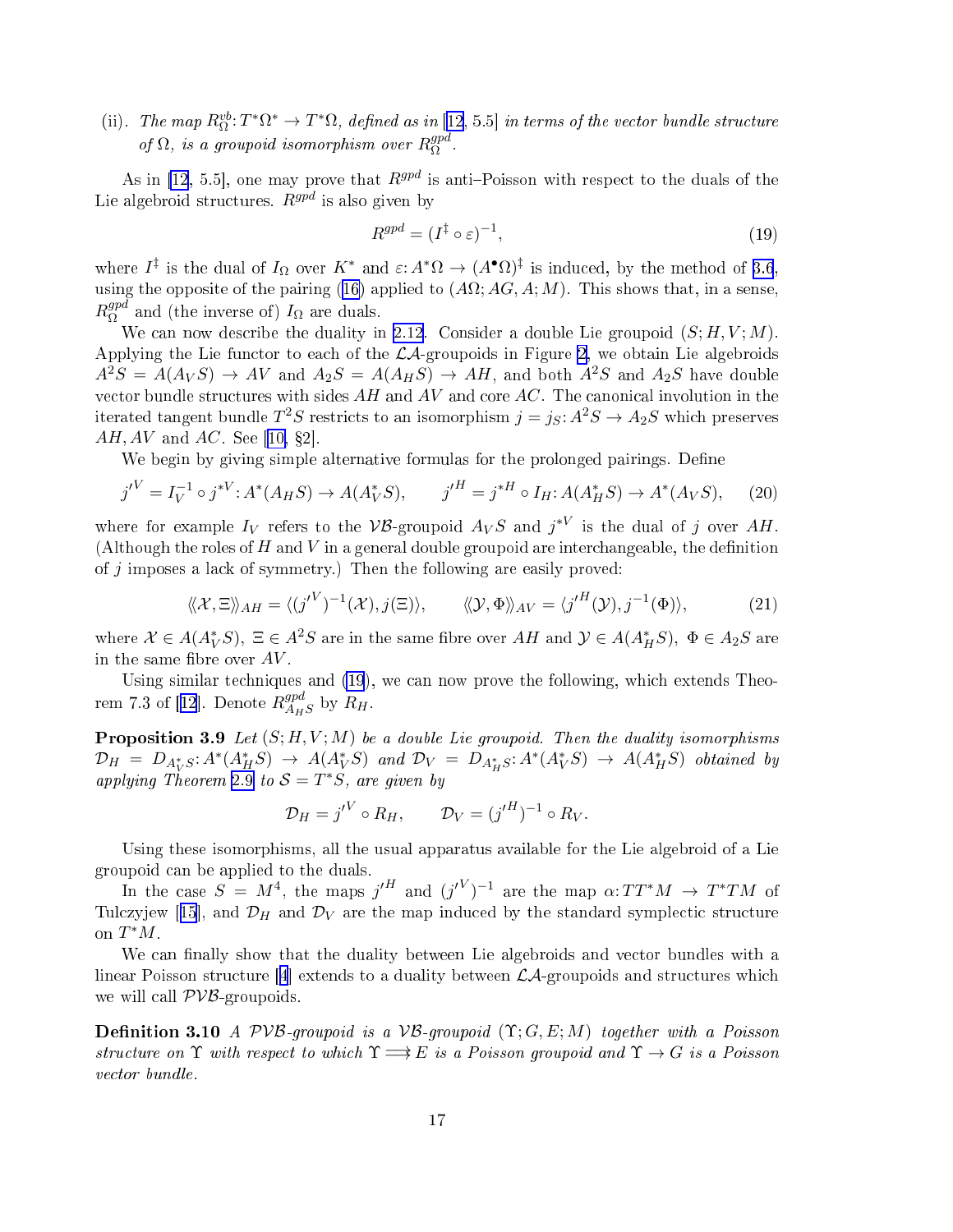<span id="page-17-0"></span>Denote the core of  $\Upsilon$  by L. There are now three double structures on  $T^*\Upsilon$ . It is a double vector bundle  $(T^*\Upsilon; \Upsilon, \Upsilon^*; G)$ , a VB-groupoid  $(T^*\Upsilon; \Upsilon, A^*\Upsilon; E)$  and, using  $R^{vb}_{\Upsilon}$  and  $R^{gpd}_{\Upsilon}$  $\Upsilon$  ,  $^\alpha$ VB-groupoid  $(T^* \Upsilon; \Upsilon^*, A^* \Upsilon; L^*)$ . These fit together into a triple structure as in Figure 5(a). We may apply [2.3](#page-7-0) to the top face using the anchors  $\tilde{a}_* : A^*Y \to TE$  and  $\rho: Y^* \to TG$  and



Figure 5:

obtain a map  $b: L^* \to TM$ , and it then follows that  $\pi^{\#}$  is a morphism of the triple structures inducing  $\tilde{a}_*, \rho$  and b as corner maps, with identities elsewhere.

As in §[2,](#page-6-0) the three upper cores have double structures, namely  $(T^*G, A^*G, G; M)$ ,  $(T^*E; E, E^*; M)$  and  $(T^*L; L, L^*; M)$ . For the top face, which is nonstandard, we regard the core as  $T^*L$ , embedded into  $T^*\Upsilon$  via the composite  $R^{vb}_{\Upsilon} \circ c \circ R^{-1}_L$  where c is the core embedding of  $T^*\Upsilon^*$ . Each of these double structures has core  $T^*M$ .

The core maps for two of the upper faces are  $-\tilde{a}^*_*$  and  $-\rho^*$  and we define the core of the top faces to be  $\pi_L^{\#}$  $L^{\#}: T^*L \to TL$ , giving a Poisson structure on L. This is a morphism of double vector bundles over  $id_L$  and b and the Poisson structure is thus linear. We denote by  $\partial_{AG}$  the core map  $E^* \to AG$  of the front faces; because  $\pi_E^{\#} = \widetilde{a}_* \circ \widetilde{a}^*$  must be skew-symmetric, the core map of the right faces must be  $-\partial_{AG}^*$ . Each of these morphisms of core double structures induces  $-b^*$ :  $T^*M \to L$  on its cores.

We now have Lie algebroid structures on  $\Upsilon^*, E^*$  and  $L^*$ , with anchors  $\rho$ ,  $a_G \circ \partial_{AG}$  and b. We claim that with respect to these structures,  $\Upsilon^*$  is an  $\mathcal{LA}$ -groupoid. Consider first the target map  $\beta_*: \Upsilon^* \to L^*$ . It commutes with the anchors since  $\rho$  is a groupoid morphism over b. Consider  $\xi \in \Gamma_G \Upsilon^*$  and the associated linear map  $\ell_{\xi}: \Upsilon \to \mathbb{R}, u \mapsto \langle \xi (qu), u \rangle$  where  $q = q_\Upsilon: \Upsilon \to G$ . Then, from ([2](#page-2-0)), there exists  $Y \in \Gamma L^*$  such that  $\beta_*(\xi(g)) = Y(\beta g)$  for all  $g \in G$  if and only if there exists Y such that, for all  $g \in G$  and  $\varphi \in L_{\beta q}$ ,

$$
\ell_{\xi}(\varphi \tilde{0}_g) = \langle Y(\beta g), \varphi \rangle. \tag{22}
$$

**Lemma 3.11** Equation (22) is equivalent to the condition that, for all  $g \in G, \varphi \in L_{\beta g}$ ,

$$
(\delta \ell_{\xi})(\varphi \widetilde{0}_g) = (\delta \ell_{Y})(\varphi) \widetilde{0}_{\xi(g)}.
$$
\n(23)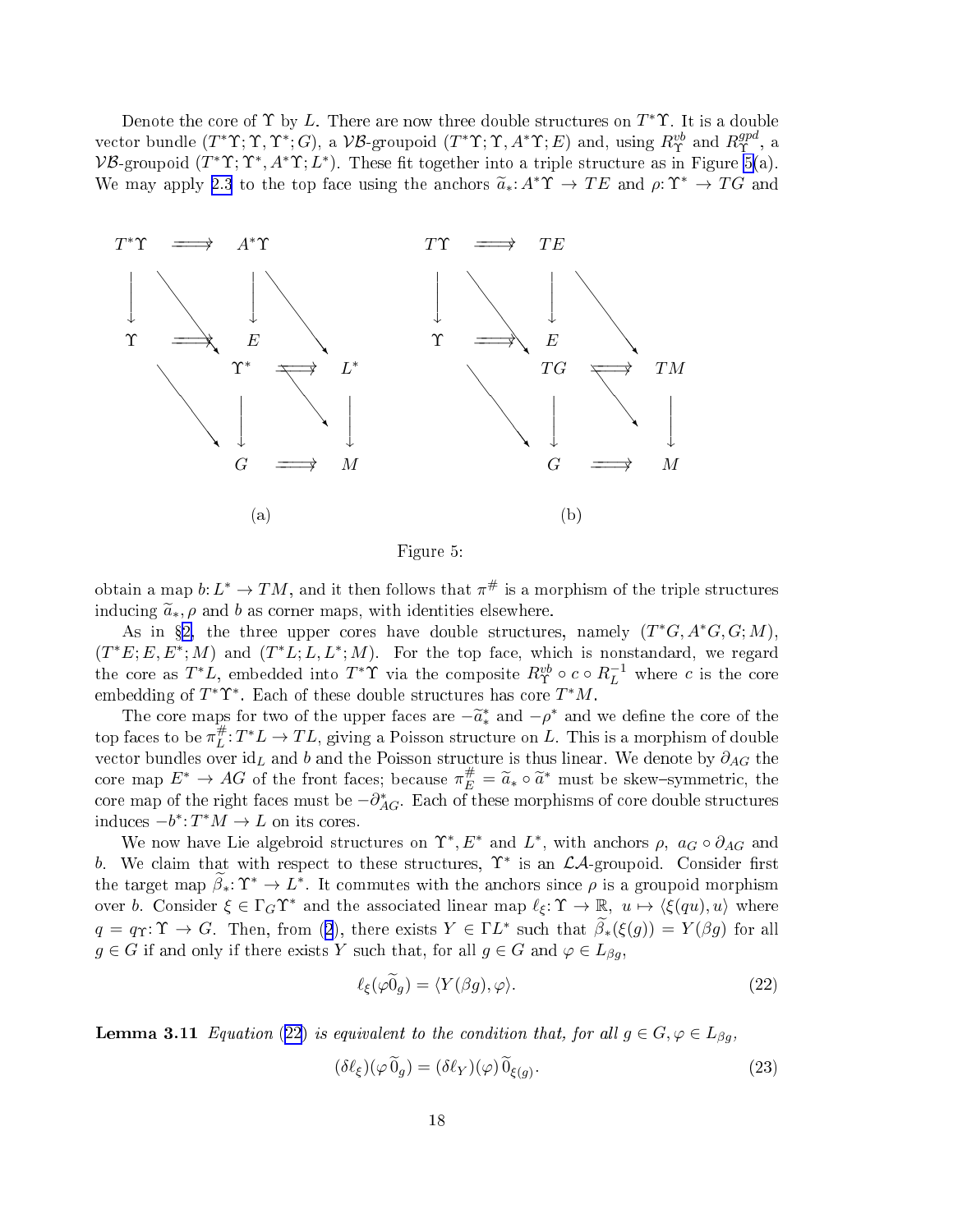<span id="page-18-0"></span>PROOF. The RHS refers to the top face of Figure  $5(a)$  $5(a)$ , where the groupoid structure is transported from  $T^*\Upsilon^* \Longrightarrow A^*\Upsilon^*$ . Applying  $(R^{vb}_{\Upsilon})^{-1}$  and recalling how  $T^*L$  is embedded in the top fa
e as its ore, this is

$$
[\delta \ell_{\varphi}(Y(\beta g)) - q_{L^*}^*(Y(\beta g), \delta \langle \varphi, Y \rangle)] \widetilde{0}_{\xi(g)} \tag{24}
$$

where we extended  $\varphi$  to a section of L and used [[12,](#page-20-0) 6.4]. As in [12, 6.4], the second term in [...] is the pullback of  $\delta\langle\varphi, Y\rangle$  along  $q_{L^*}$  to  $Y(\beta g) \in L^*$ . Note that  $\widetilde{0}_{\xi(g)}$  and the groupoid multiplication are now in  $T^*\Upsilon \longrightarrow A^*\Upsilon$ .

Now, for the cotangent VB-groupoid of any Lie groupoid  $\Omega \longrightarrow A$ , an expression  $\omega \hat{0}_{\xi}$  for  $\omega \in T^*A, \xi \in \Omega$ , is the pullback along  $\beta$  of  $\omega$  to  $\xi$ . Hence (24) is the pullback

$$
\beta_{\Upsilon^*}^*(\delta\ell_\varphi(Y(\beta g))) - q_{\Upsilon^*}^*(\beta_G^*(\delta\langle\varphi, Y\rangle)),
$$

all at  $\xi(g)$ , and condition [\(23](#page-17-0)) is that this equals, for all g and  $\varphi$ ,

$$
(R^{vb}_{\Upsilon})^{-1}(\delta\ell_{\xi}(\varphi\widetilde{0}_g)) = \delta\ell_{\upsilon}(\xi(g)) - q^*_{\Upsilon^*}(\xi(g), \delta\langle\upsilon, \xi\rangle)
$$
\n(25)

where we regard  $\varphi \widetilde{0}_g$  as the value at g of the pullback section  $v \in \Gamma_G \Upsilon$  given by  $v(g') =$  $\varphi(\beta g')\widetilde{0}_{g'}$ . Now using [\(22\)](#page-17-0), we have  $\langle v,\xi\rangle(g)=\langle Y,\varphi\rangle(\beta g)$ , and so the two second terms of  $(24)$  and  $(25)$  are equal. Likewise the two first terms are equal.

The converse is proved using the same techniques.

Any  $\xi \in \Gamma_G \Upsilon^*$  induces the vector field  $H_{\xi} = \pi^{\#}(\delta \ell_{\xi})$  on  $\Upsilon$  (see [\[13](#page-20-0), §6] for example). Since  $\pi^{\#}$  is a morphism of the triple structures, a  $\xi$  which satisfies ([23\)](#page-17-0) will induce  $H_{\xi}$  such that

$$
H_{\xi}(\varphi \widetilde{0}_g) = H_Y(\varphi)\widetilde{0}_{x(g)}\tag{26}
$$

where x is the anchor vector field on G for  $\xi$ .

Now if  $\xi_1$  is a second such section, with projection  $Y_1$ , we have

$$
\ell_{\left[\xi,\xi_1\right]} = \left\{\ell_{\xi},\ell_{\xi_1}\right\} = \left\langle\delta\ell_{\xi_1},H_{\xi}\right\rangle
$$

and it follows from the diagram and [\(7\)](#page-3-0), ([23\)](#page-17-0), (26) that

$$
\ell_{\left[\xi,\xi_1\right]}(\varphi\widetilde{0}_g) = \langle \delta\ell_{Y_1}(\varphi)\widetilde{0}_{\xi_1(g)}, H_Y(\varphi)\widetilde{0}_{x(g)} \rangle = \langle \delta\ell_{Y_1}(\varphi), H_Y(\varphi) \rangle + 0 = \langle [Y, Y_1](\beta g), \varphi \rangle
$$

as desired. This proves that the target of  $\Upsilon^*$  is a Lie algebroid morphism [5]. The proof for the sour
e is similar.

To prove that the groupoid multiplication  $\Upsilon^* * \Upsilon^* \to \Upsilon^*$  is a Lie algebroid morphism, it is sufficient to prove that the bracket of morphic sections is morphic.

**Lemma 3.12**  $\xi \in \Gamma_G \Upsilon^*$  is a morphism over some  $X \in \Gamma L^*$  if and only if  $\ell_{\xi} : \Upsilon \to \mathbb{R}$  is a morphism; that is, if and only if

$$
\langle \xi(hg), vu \rangle = \langle \xi(h), v \rangle + \langle \xi(g), u \rangle \tag{27}
$$

for all compatible  $v, u \in \Upsilon$ , where  $h = q_{\Upsilon^*}(v), g = q_{\Upsilon^*}(u)$ .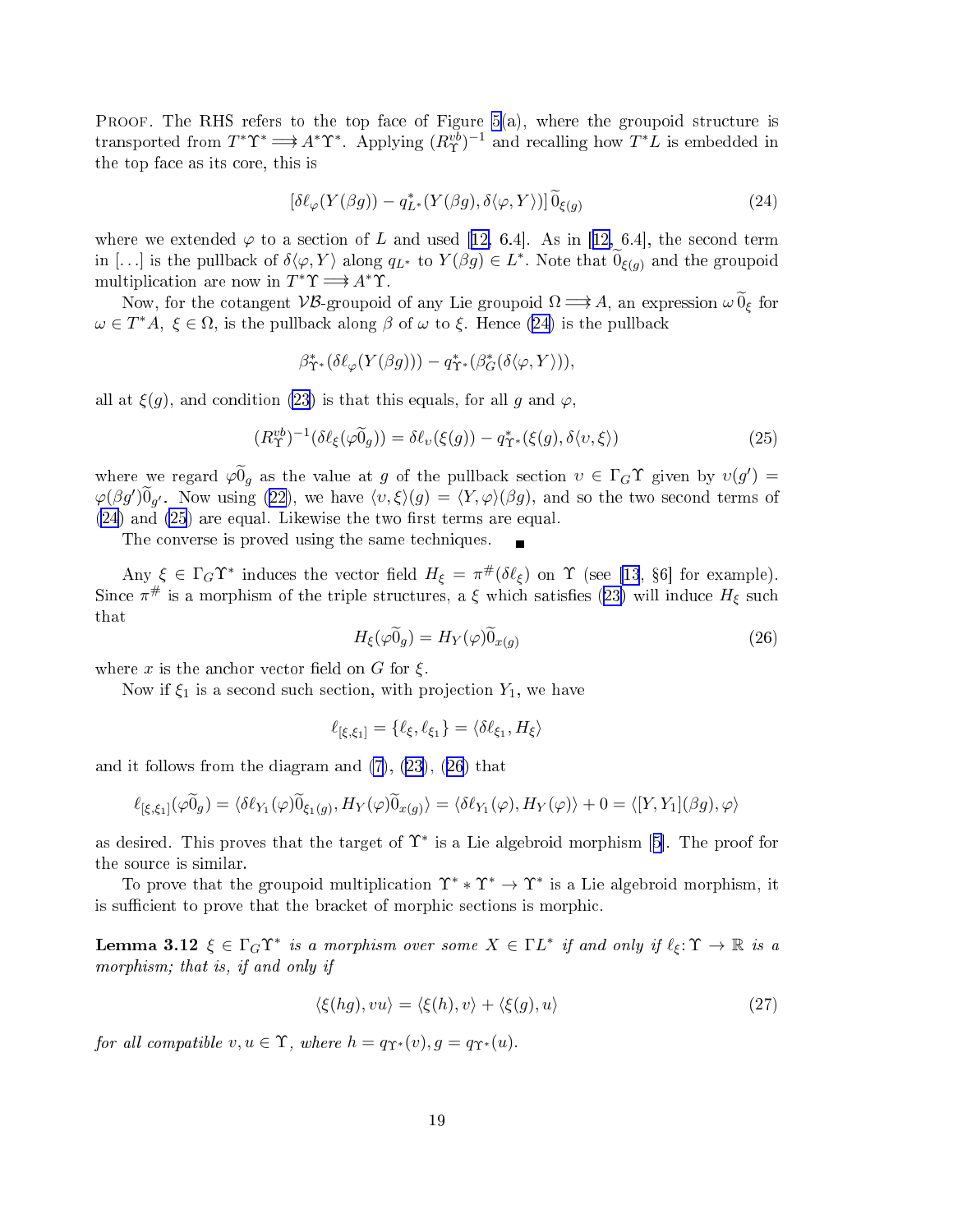<span id="page-19-0"></span>PROOF. The direct statement is immediate. Assume that ([27](#page-18-0)) holds. For any  $m \in M$ , we know that  $\xi(1_m) = \widetilde{1}_X + k$  for some  $X \in L_m^*, k \in E_m^*$ . Taking any  $e \in E_m$ , put  $v = u = \widetilde{1}_e$ . Then, using [\(4](#page-2-0)),

$$
\langle e, k \rangle = \langle \widetilde{1}_X + k, \widetilde{1}_e \rangle = 0
$$

so  $k = 0$ . We can therefore define  $X \in \Gamma L^*$  by  $\xi(1_m) = \widetilde{1}_{X(m)}$ .

Next put  $v = \overline{\varphi}$  and  $u = \widetilde{0}_q$  where  $\varphi \in L_m$  and  $\beta g = m$ . Using [\(5](#page-2-0)) we have

$$
\langle \xi(g), \overline{\varphi} \, \widetilde{\theta}_g \rangle = \langle \widetilde{1}_{X(m)}, \overline{\varphi} \rangle + 0 = \langle \varphi, X(m) \rangle
$$

and this shows that  $\beta_{\Upsilon^*}(\xi(g)) = X(\beta g)$ . Similarly,  $\xi$  projects to X under  $\alpha_{\Upsilon^*}$ . That  $\xi$  preserves the multipli
ations follows qui
kly.

For  $\xi \in \Gamma_G \Upsilon^*$  a morphism over  $X \in \Gamma L^*$  we can now apply the Lie functor to  $\ell_{\xi}$  and get  $A(\ell_{\varepsilon})$ :  $A\Upsilon \to \mathbb{R}$  which in turn induces a section of  $A^*\Upsilon \to E$  which we denote  $\xi_0$ . (Compare  $[13, §5]$  $[13, §5]$ .) The proof of the following lemma is straightforward.

**Lemma 3.13** If  $\xi \in \Gamma_G \Upsilon^*$  is a morphism over  $X \in \Gamma L^*$ , the 1-form  $\delta \ell_{\xi} : \Upsilon \to T^* \Upsilon$  is a morphism over  $\xi_0$ .

It follows that  $H_{\xi} = \pi^{\#}(\delta \ell_{\xi})$  is a morphic vector field on  $\Upsilon$  over  $\widetilde{a}_* \circ \xi$  on  $E$ . If now  $\eta$  is another morphic section of  $\Upsilon^*$ , over  $Y \in \Gamma L^*$ , it follows that  $\ell_{[\xi,\eta]} = \langle \delta \ell_{\eta}, H_{\xi} \rangle: \Upsilon \to \mathbb{R}$  is a morphism.

This completes the proof of the first half of the following result. The converse is proved using an adaptation of the above te
hniques.

**Theorem 3.14** Given a  $PVB$ -groupoid  $(\Upsilon; G, E; M)$  with core L as above, the dual  $VB$ groupoid  $(\Upsilon^*; G, L^*; M)$  is an  $\mathcal{LA}$ -groupoid with core  $E^*$ .

Conversely, if  $(\Omega; G, A; M)$  is an *LA*-groupoid with core K, the dual VB-groupoid  $(\Omega^*; G, K^*; M)$  is a  $PVB$ -groupoid with core  $A^*$ .

**Example 3.15** For any Poisson groupoid  $G \implies P$ , the tangent groupoid  $(TG; G, TP; P)$  is a PVB-groupoid and induces on its core AG the Poisson structure dual to  $A^*G$ . (Use [[12](#page-20-0), 7.3.]) Thus its dual  $(T^*G; G, A^*G; P)$  is the  $\mathcal{LA}$ -groupoid used in [[13](#page-20-0)] and [\[10](#page-20-0)].

We can finally prove Theorem [2.4](#page-7-0). Recall from [[17,](#page-20-0) 4.15] that if  $\varphi: G \to G'$  is a morphism of Poisson groupoids then  $A(\varphi): AG \to AG'$  is a Poisson map with respect to the Poisson structures dual to the Lie algebroid structures on  $A^*G$  and  $A^*G'$ .

It follows that if  $(S; \mathcal{H}, \mathcal{V}; P)$  is a Poisson double groupoid, then its  $\mathcal{L}A$ -groupoid  $(A_V\mathcal{S}, \mathcal{H}, A\mathcal{V}; P)$  is a  $PVB$ -groupoid and so, by 3.14, its dual  $(A_V^*\mathcal{S}; \mathcal{H}, A^*\mathcal{C}; P)$  is an  $\mathcal{LA}$ groupoid.